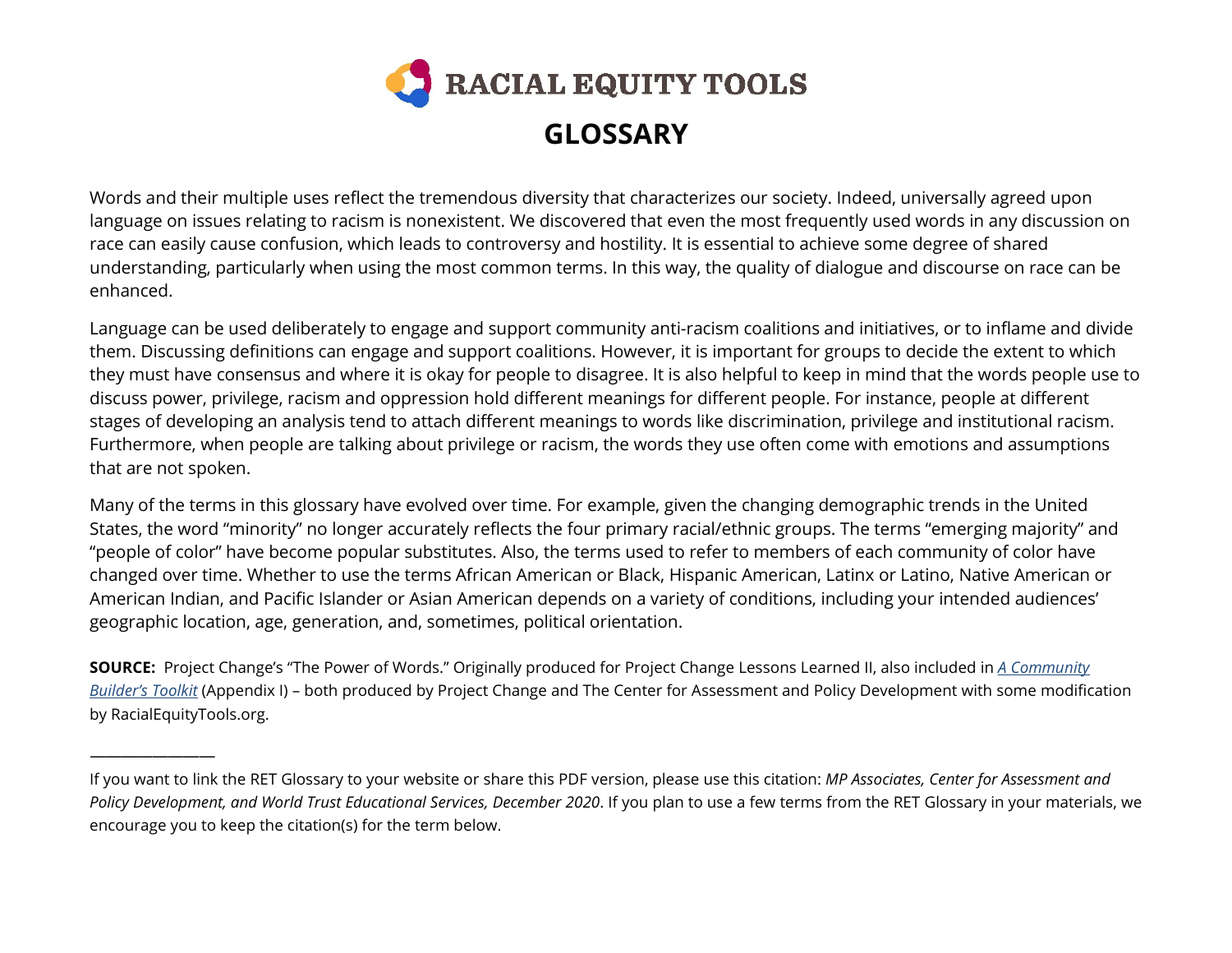

| <b>TERM</b>           | <b>DEFINITION</b>                                                                                                                                                                                                                                                                                                                                                                                                                                                                                                                                                                                                                                                                                                                                                                                                                                                                                                                                                                                                                                                                   | <b>SOURCE</b>                                                                                                                                                                                                                                                                                        |
|-----------------------|-------------------------------------------------------------------------------------------------------------------------------------------------------------------------------------------------------------------------------------------------------------------------------------------------------------------------------------------------------------------------------------------------------------------------------------------------------------------------------------------------------------------------------------------------------------------------------------------------------------------------------------------------------------------------------------------------------------------------------------------------------------------------------------------------------------------------------------------------------------------------------------------------------------------------------------------------------------------------------------------------------------------------------------------------------------------------------------|------------------------------------------------------------------------------------------------------------------------------------------------------------------------------------------------------------------------------------------------------------------------------------------------------|
| <b>Accountability</b> | In the context of racial equity work, accountability refers to the ways in which individuals<br>and communities hold themselves to their goals and actions, and acknowledge the<br>values and groups to which they are responsible. To be accountable, one must be visible,<br>with a transparent agenda and process. Invisibility defies examination; it is, in fact,<br>employed in order to avoid detection and examination. Accountability demands<br>commitment. It might be defined as "what kicks in when convenience runs out."<br>Accountability requires some sense of urgency and becoming a true stakeholder in the<br>outcome. Accountability can be externally imposed (legal or organizational<br>requirements), or internally applied (moral, relational, faith-based, or recognized as some<br>combination of the two) on a continuum from the institutional and organizational level to<br>the individual level. From a relational point of view, accountability is not always doing it<br>right. Sometimes it's really about what happens after it's done wrong. | <b>Accountability and White Anti-</b><br><b>Racist Organizing: Stories</b><br>from Our Work, Bonnie<br>Berman Cushing with Lila<br>Cabbil, Margery Freeman,<br>Jeff Hitchcock, and Kimberly<br>Richards (2010).<br>See also<br>RacialEquityTools.org,<br>"PLAN / Change Process /<br>Accountability" |
| <b>Ally</b>           | 1. Someone who makes the commitment and effort to recognize their privilege (based on<br>gender, class, race, sexual identity, etc.) and work in solidarity with oppressed groups<br>in the struggle for justice. Allies understand that it is in their own interest to end all<br>forms of oppression, even those from which they may benefit in concrete ways.<br>2. Allies commit to reducing their own complicity or collusion in oppression of those<br>groups and invest in strengthening their own knowledge and awareness of oppression.                                                                                                                                                                                                                                                                                                                                                                                                                                                                                                                                    | 1. OpenSource Leadership<br>Strategies, "The Dynamic<br><b>System of Power, Privi-</b><br>lege, and Oppression."<br>2. Center for Assessment<br>and Policy Development.                                                                                                                              |
| <b>Anti-Black</b>     | The Council for Democratizing Education defines anti-Blackness as being a two-part<br>formation that both voids Blackness of value, while systematically marginalizing Black<br>people and their issues. The first form of anti-Blackness is overt racism. Beneath this<br>anti-Black racism is the covert structural and systemic racism which categorically<br>predetermines the socioeconomic status of Blacks in this country. The structure is held in<br>place by anti-Black policies, institutions, and ideologies.<br>The second form of anti-Blackness is the unethical disregard for anti-Black institutions<br>and policies. This disregard is the product of class, race, and/or gender privilege certain<br>individuals experience due to anti-Black institutions and policies. This form of anti-                                                                                                                                                                                                                                                                     | The Movement for Black<br>Lives (M4BL), "Glossary."                                                                                                                                                                                                                                                  |
|                       | Blackness is protected by the first form of overt racism.                                                                                                                                                                                                                                                                                                                                                                                                                                                                                                                                                                                                                                                                                                                                                                                                                                                                                                                                                                                                                           |                                                                                                                                                                                                                                                                                                      |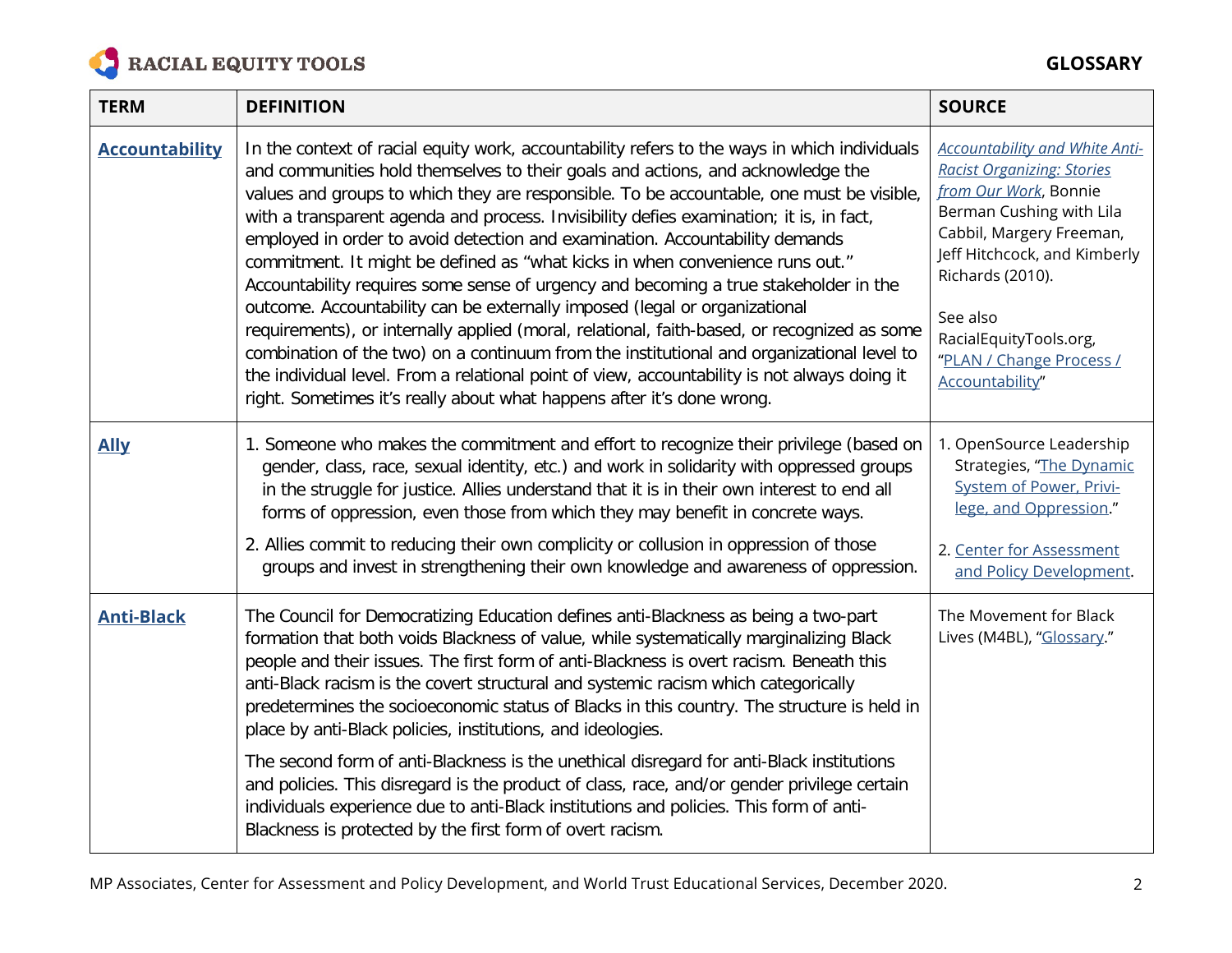

| <b>TERM</b>                         | <b>DEFINITION</b>                                                                                                                                                                                                                                                                                                                                                                                                                                                                                                                                                     | <b>SOURCE</b>                                                                                                                                      |
|-------------------------------------|-----------------------------------------------------------------------------------------------------------------------------------------------------------------------------------------------------------------------------------------------------------------------------------------------------------------------------------------------------------------------------------------------------------------------------------------------------------------------------------------------------------------------------------------------------------------------|----------------------------------------------------------------------------------------------------------------------------------------------------|
| <b>Anti-Racism</b>                  | Anti-Racism is defined as the work of actively opposing racism by advocating for<br>changes in political, economic, and social life. Anti-racism tends to be an<br>individualized approach, and set up in opposition to individual racist behaviors<br>and impacts.                                                                                                                                                                                                                                                                                                   | Race Forward, "Race Reporting<br>Guide" (2015).                                                                                                    |
| <b>Anti-Racist</b>                  | An anti-racist is someone who is supporting an antiracist policy through their<br>actions or expressing antiracist ideas. This includes the expression of ideas that<br>racial groups are equals and none needs developing, and supporting policies that<br>reduce racial inequity.                                                                                                                                                                                                                                                                                   | Ibram X. Kendi, How To Be An<br>Antiracist, Random House, 2019.                                                                                    |
| <b>Anti-Racist Ideas</b>            | An antiracist idea is any idea that suggests the racial groups are equals in all of<br>their apparent difference and that there is nothing wrong with any racial group.<br>Antiracists argue that racist policies are the cause of racial injustices.                                                                                                                                                                                                                                                                                                                 | Ibram X. Kendi, <i>How To Be An</i><br>Antiracist, Random House, 2019.                                                                             |
| <b>Assimilationist</b>              | One who is expressing the racist idea that a racial group is culturally or<br>behaviorally inferior and is supporting cultural or behavioral enrichment<br>programs to develop that racial group.                                                                                                                                                                                                                                                                                                                                                                     | Ibram X. Kendi, How To Be An<br>Antiracist, Random House, 2019.                                                                                    |
| <b>Bigotry</b>                      | Intolerant prejudice that glorifies one's own group and denigrates members of<br>other groups.                                                                                                                                                                                                                                                                                                                                                                                                                                                                        | National Conference for<br>Community and Justice, St. Louis<br>Region. Unpublished handout<br>used in the Dismantling Racism<br>Institute program. |
| <b>Black Lives</b><br><b>Matter</b> | A political movement to address systemic and state violence against African<br>Americans. Per the Black Lives Matter organizers: "In 2013, three radical Black<br>organizers-Alicia Garza, Patrisse Cullors, and Opal Tometi-created a Black-<br>centered political will and movement building project called #BlackLivesMatter.<br>It was in response to the acquittal of Trayvon Martin's murderer, George<br>Zimmerman. The project is now a member-led global network of more than 40<br>chapters. [Black Lives Matter] members organize and build local power to | Black Lives Matter, "Herstory"<br>(accessed 7 October 2019).                                                                                       |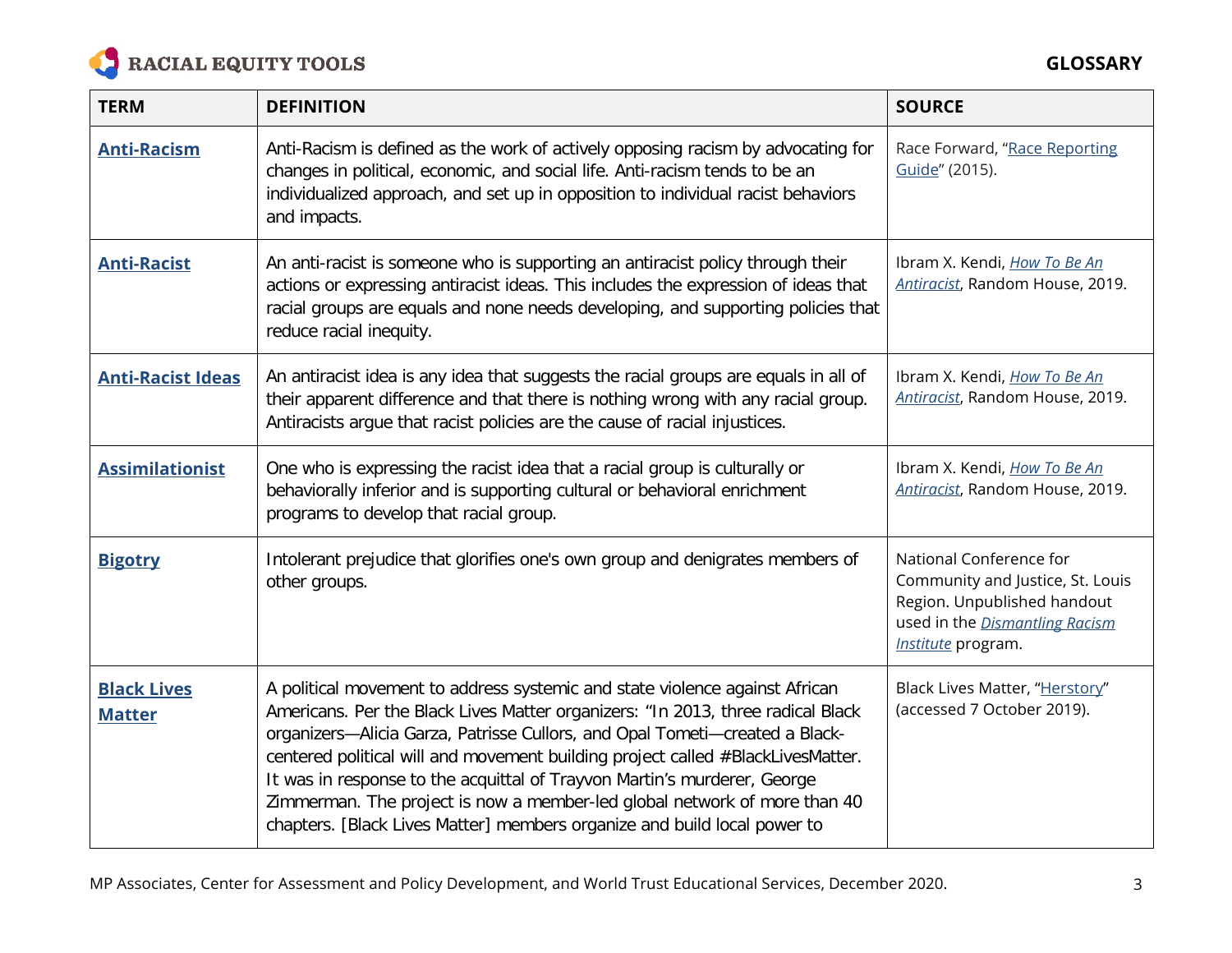

| <b>TERM</b>                           | <b>DEFINITION</b>                                                                                                                                                                                                                                                                                                                                                                                                                                                                                                                                                                                                                                                                                                                                                                                                                                                                                                                                                                                                                                                                                                                                                    | <b>SOURCE</b>                                                                                                                                         |
|---------------------------------------|----------------------------------------------------------------------------------------------------------------------------------------------------------------------------------------------------------------------------------------------------------------------------------------------------------------------------------------------------------------------------------------------------------------------------------------------------------------------------------------------------------------------------------------------------------------------------------------------------------------------------------------------------------------------------------------------------------------------------------------------------------------------------------------------------------------------------------------------------------------------------------------------------------------------------------------------------------------------------------------------------------------------------------------------------------------------------------------------------------------------------------------------------------------------|-------------------------------------------------------------------------------------------------------------------------------------------------------|
|                                       | intervene in violence inflicted on Black communities by the state and vigilantes.<br>Black Lives Matter is an ideological and political intervention in a world where<br>Black lives are systematically and intentionally targeted for demise. It is an<br>affirmation of Black folks' humanity, our contributions to this society, and our<br>resilience in the face of deadly oppression."                                                                                                                                                                                                                                                                                                                                                                                                                                                                                                                                                                                                                                                                                                                                                                         |                                                                                                                                                       |
| <b>Caucusing</b><br>(Affinity Groups) | A caucus is an intentionally created space for those who share an identity to<br>convene for learning, support, and connections. Caucuses based on racial<br>identity are often comprised, respectively, of people of color, white people,<br>people who hold multiracial identities, or people who share specific racial or<br>ethnic identities.                                                                                                                                                                                                                                                                                                                                                                                                                                                                                                                                                                                                                                                                                                                                                                                                                   | RacialEquityTools.org,<br>"ACT / Strategies / Caucus and<br><b>Affinity Groups"</b>                                                                   |
|                                       | To advance racial equity, there is work for white people and people of color to<br>do separately and together. For white people, a caucus provides time and space<br>to work explicitly and intentionally on understanding white culture and white<br>privilege and to increase one's critical analysis around these concepts. A white<br>caucus also puts the onus on white people to teach each other about these<br>ideas, rather than placing a burden on people of color to teach them. For people<br>of color, a caucus is a place to work with peers to address the impact of racism,<br>to interrupt experiences of internalized racism, and to create a space for healing<br>and working for individual and collective liberation. At times, people of color may<br>also break into more specific race-based caucuses, sometimes based on<br>experiences with a particular issue, for example police violence, immigration, or<br>land rights. Groups that use caucuses in their organizational racial equity work,<br>especially in workplaces and coalitions, generally meet separately and create a<br>process to rejoin and work together collectively. |                                                                                                                                                       |
| <b>Collusion</b>                      | When people act to perpetuate oppression or prevent others from working to<br>eliminate oppression.<br>Example: Able-bodied people who object to strategies for making buildings<br>accessible because of the expense.                                                                                                                                                                                                                                                                                                                                                                                                                                                                                                                                                                                                                                                                                                                                                                                                                                                                                                                                               | <b>Teaching for Diversity and Social</b><br>Justice: A Sourcebook, edited by<br>Maurianne Adams, Lee Anne Bell,<br>and Pat Griffin (Routledge, 1997). |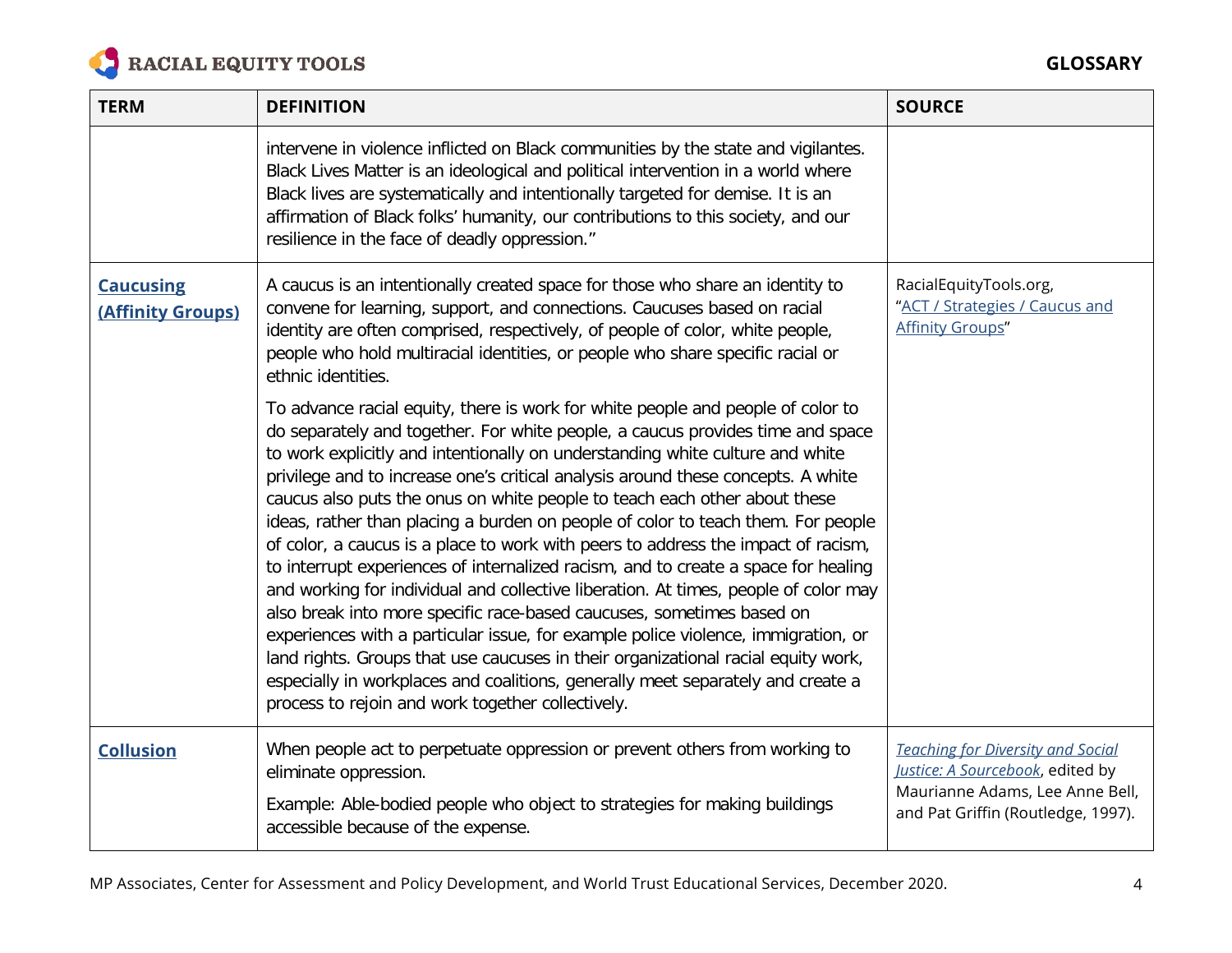

| <b>TERM</b>                             | <b>DEFINITION</b>                                                                                                                                                                                                                                                                                                                                                                                                                                                                                                                                                                                                                                                                                                                                                                                                                                                                                                                                                                                                                                                                                                 | <b>SOURCE</b>                                                                                                                                                                                                                                                                                 |
|-----------------------------------------|-------------------------------------------------------------------------------------------------------------------------------------------------------------------------------------------------------------------------------------------------------------------------------------------------------------------------------------------------------------------------------------------------------------------------------------------------------------------------------------------------------------------------------------------------------------------------------------------------------------------------------------------------------------------------------------------------------------------------------------------------------------------------------------------------------------------------------------------------------------------------------------------------------------------------------------------------------------------------------------------------------------------------------------------------------------------------------------------------------------------|-----------------------------------------------------------------------------------------------------------------------------------------------------------------------------------------------------------------------------------------------------------------------------------------------|
| <b>Colonization</b>                     | Colonization can be defined as some form of invasion, dispossession and<br>subjugation of a people. The invasion need not be military; it can begin-or<br>continue-as geographical intrusion in the form of agricultural, urban or<br>industrial encroachments. The result of such incursion is the dispossession of<br>vast amounts of lands from the original inhabitants. This is often legalized after<br>the fact. The long-term result of such massive dispossession is institutionalized<br>inequality. The colonizer/colonized relationship is by nature an unequal one that<br>benefits the colonizer at the expense of the colonized.<br>Ongoing and legacy Colonialism impact power relations in most of the world<br>today. For example, white supremacy as a philosophy was developed largely to<br>justify European colonial exploitation of the Global South (including enslaving<br>African peoples, extracting resources from much of Asia and Latin America, and<br>enshrining cultural norms of whiteness as desirable both in colonizing and<br>colonizer nations). See also: Decolonization. | Emma LaRocque, PhD,<br>"Colonization and Racism,"<br>(Aboriginal Perspectives).<br>Also see Racism and Colonialism,<br>edited by Robert Ross (1982), and<br>Andrea Smith, "Indigeneity, Settler<br>Colonialism, White Supremacy"<br>(Racial Formation in the Twenty-<br>First Century, 2012). |
| <b>Critical Race</b><br><b>Theory</b>   | The Critical Race Theory movement considers many of the same issues that<br>conventional civil rights and ethnic studies take up, but places them in a broader<br>perspective that includes economics, history, and even feelings and the<br>unconscious. Unlike traditional civil rights, which embraces incrementalism and<br>step by step progress, critical race theory questions the very foundations of the<br>liberal order, including equality theory, legal reasoning, Enlightenment<br>rationalism, and principles of constitutional law.                                                                                                                                                                                                                                                                                                                                                                                                                                                                                                                                                               | Richard Delgado and Jean<br>Stefancic, Critical Race Theory: An<br>Introduction, NYU Press, 2001<br>(2nd ed. 2012, 3rd ed. 2017).                                                                                                                                                             |
| <b>Cultural</b><br><b>Appropriation</b> | Theft of cultural elements—including symbols, art, language, customs, etc.—for<br>one's own use, commodification, or profit, often without understanding,<br>acknowledgement, or respect for its value in the original culture. Results from<br>the assumption of a dominant (i.e. white) culture's right to take other cultural<br>elements.                                                                                                                                                                                                                                                                                                                                                                                                                                                                                                                                                                                                                                                                                                                                                                     | Colours of Resistance Archive,<br>"Cultural Appropriation" (accessed<br>28 June 2013).                                                                                                                                                                                                        |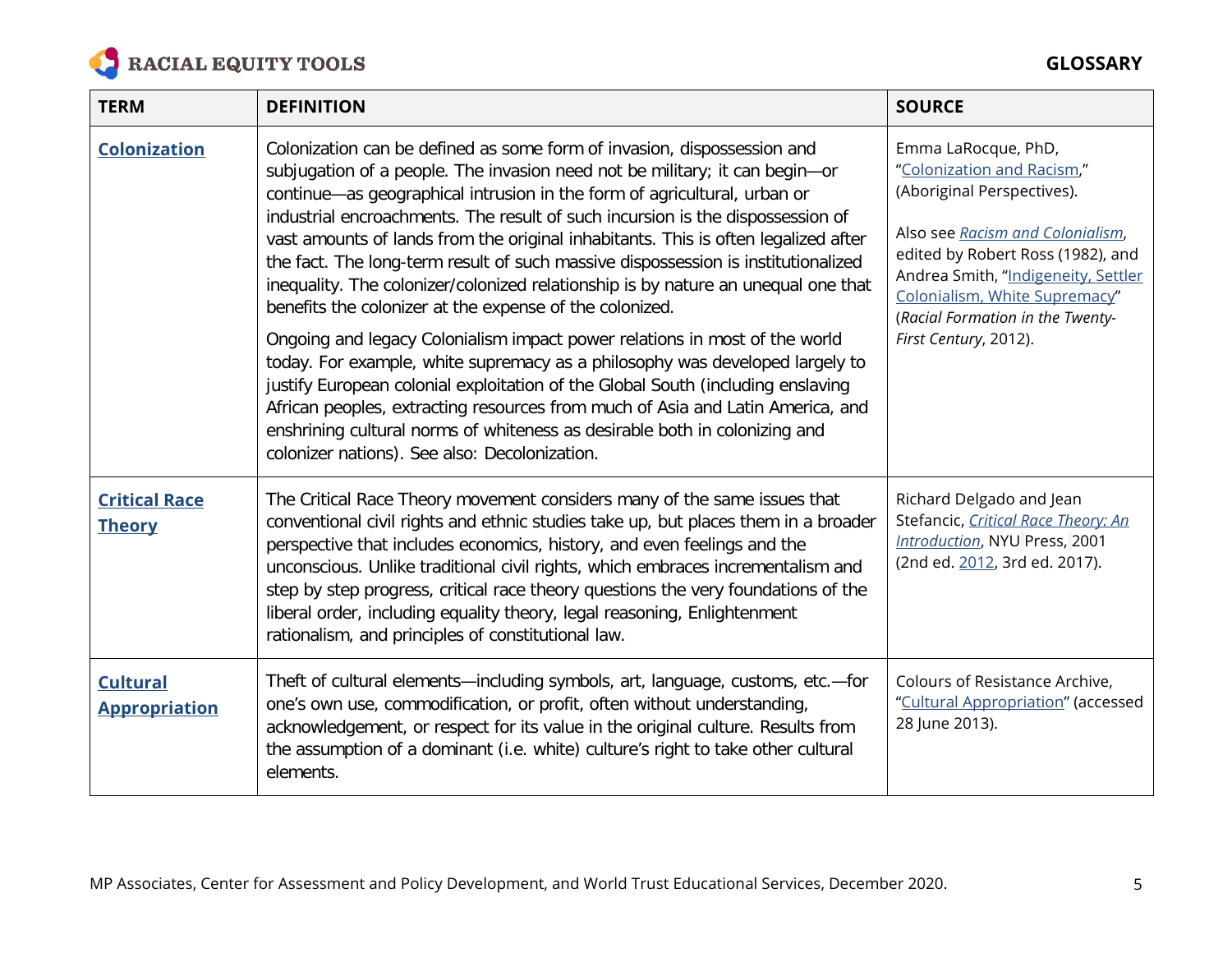

| <b>TERM</b>                                | <b>DEFINITION</b>                                                                                                                                                                                                                                                                                                                                                                                                                                                                                                                                                                                                                                                                                                                                                                                                                                                                                                                                                                                            | <b>SOURCE</b>                                                                                                                           |
|--------------------------------------------|--------------------------------------------------------------------------------------------------------------------------------------------------------------------------------------------------------------------------------------------------------------------------------------------------------------------------------------------------------------------------------------------------------------------------------------------------------------------------------------------------------------------------------------------------------------------------------------------------------------------------------------------------------------------------------------------------------------------------------------------------------------------------------------------------------------------------------------------------------------------------------------------------------------------------------------------------------------------------------------------------------------|-----------------------------------------------------------------------------------------------------------------------------------------|
| <b>Cultural</b><br><b>Misappropriation</b> | Cultural misappropriation distinguishes itself from the neutrality of cultural<br>exchange, appreciation, and appropriation because of the instance of colonialism<br>and capitalism; cultural misappropriation occurs when a cultural fixture of a<br>marginalized culture/community is copied, mimicked, or recreated by the<br>dominant culture against the will of the original community and, above all else,<br>commodified. One can understand the use of "misappropriation" as a<br>distinguishing tool because it assumes that there are 1) instances of neutral<br>appropriation, 2) the specifically referenced instance is non-neutral and<br>problematic, even if benevolent in intention, 3) some act of theft or dishonest<br>attribution has taken place, and 4) moral judgement of the act of appropriation<br>is subjective to the specific culture from which is being engaged.                                                                                                           | Devyn Springer, "Resources on<br><b>What 'Cultural Appropriation' Is</b><br>and Isn't" (2018, accessed<br>7 October 2019).              |
| <b>Cultural Racism</b>                     | Cultural racism refers to representations, messages and stories conveying the<br>idea that behaviors and values associated with white people or "whiteness" are<br>automatically "better" or more "normal" than those associated with other racially<br>defined groups. Cultural racism shows up in advertising, movies, history books,<br>definitions of patriotism, and in policies and laws. Cultural racism is also a<br>powerful force in maintaining systems of internalized supremacy and internalized<br>racism. It does that by influencing collective beliefs about what constitutes<br>appropriate behavior, what is seen as beautiful, and the value placed on various<br>forms of expression. All of these cultural norms and values in the U.S. have<br>explicitly or implicitly racialized ideals and assumptions (for example, what<br>"nude" means as a color, which facial features and body types are considered<br>beautiful, which child-rearing practices are considered appropriate.) | RacialEquityTools.org,<br>"FUNDAMENTALS / Core Concepts<br>/ Racism"                                                                    |
| <b>Culture</b>                             | A social system of meaning and custom that is developed by a group of people<br>to assure its adaptation and survival. These groups are distinguished by a set of<br>unspoken rules that shape values, beliefs, habits, patterns of thinking,<br>behaviors, and styles of communication.                                                                                                                                                                                                                                                                                                                                                                                                                                                                                                                                                                                                                                                                                                                     | Institute for Democratic Renewal<br>and Project Change Anti-Racism<br>Initiative, A Community Builder's<br>Tool Kit, Appendix I (2000). |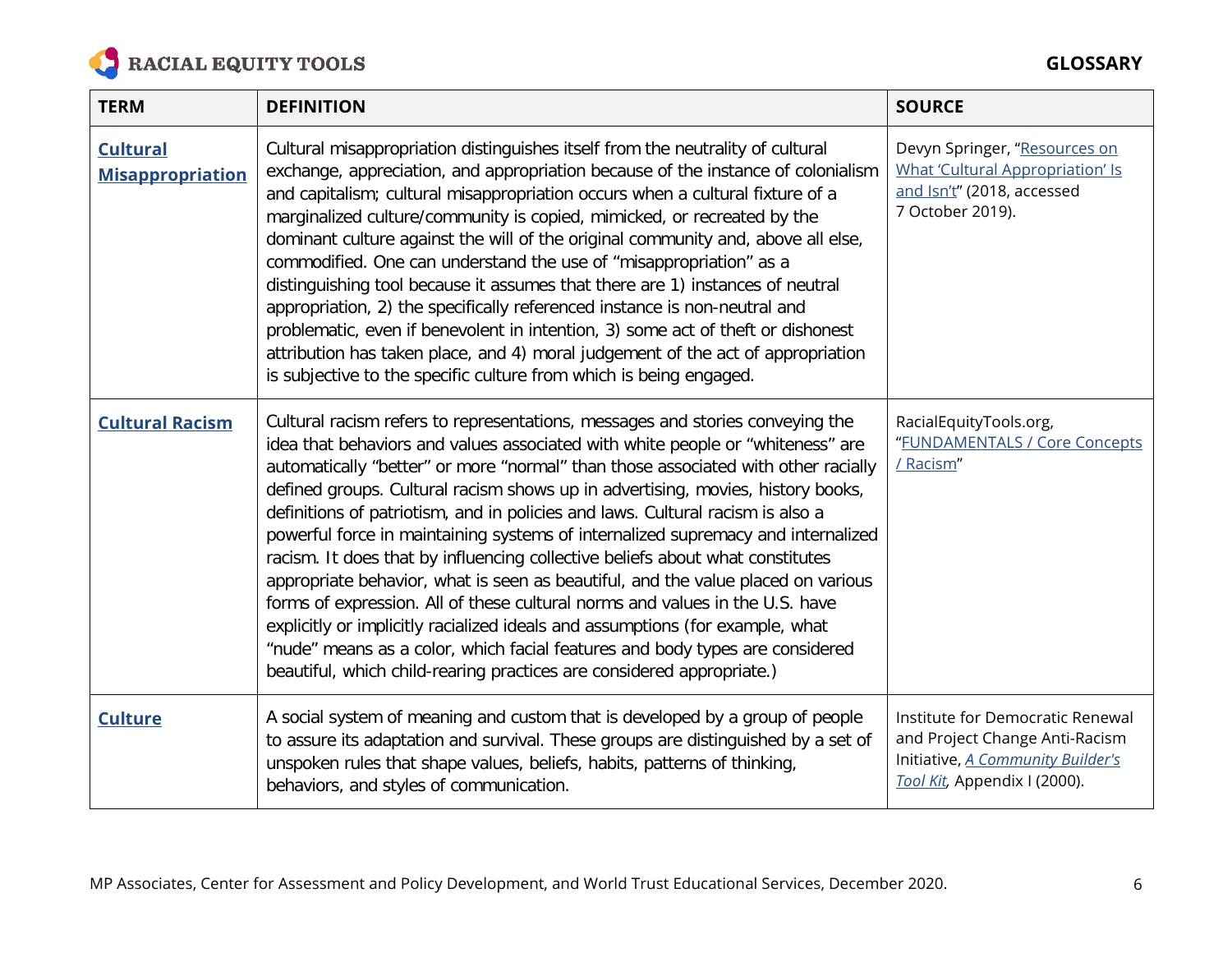

| <b>TERM</b>           | <b>DEFINITION</b>                                                                                                                                                                                                                                                                                                                                                                                                                                                                                                                                                                                                                                                                                                                                                                                 | <b>SOURCE</b>                                                                                                                                                                                                                                               |
|-----------------------|---------------------------------------------------------------------------------------------------------------------------------------------------------------------------------------------------------------------------------------------------------------------------------------------------------------------------------------------------------------------------------------------------------------------------------------------------------------------------------------------------------------------------------------------------------------------------------------------------------------------------------------------------------------------------------------------------------------------------------------------------------------------------------------------------|-------------------------------------------------------------------------------------------------------------------------------------------------------------------------------------------------------------------------------------------------------------|
| <b>Decolonization</b> | 1. Decolonization may be defined as the active resistance against colonial<br>powers, and a shifting of power towards political, economic, educational,<br>cultural, psychic independence and power that originate from a colonized<br>nation's own indigenous culture. This process occurs politically and also<br>applies to personal and societal psychic, cultural, political, agricultural, and<br>educational deconstruction of colonial oppression.                                                                                                                                                                                                                                                                                                                                        | 1. The Movement for Black Lives<br>(M4BL), "Glossary."<br>2. Eric Ritskes, "What Is<br>Decolonization and Why Does It<br>Matter?"                                                                                                                           |
|                       | 2. Per Eve Tuck and K. Wayne Yang: "Decolonization doesn't have a synonym";<br>it is not a substitute for 'human rights' or 'social justice', though undoubtedly,<br>they are connected in various ways. Decolonization demands an Indigenous<br>framework and a centering of Indigenous land, Indigenous sovereignty, and<br>Indigenous ways of thinking.                                                                                                                                                                                                                                                                                                                                                                                                                                        | See also RacialEquityTools.org,<br>"FUNDAMENTALS / Core Concepts<br>/ Decolonization Theory and<br>Practice"                                                                                                                                                |
| <b>Diaspora</b>       | Diaspora is "the voluntary or forcible movement of peoples from their homelands<br>into new regions " There is "a common element in all forms of diaspora; these<br>are people who live outside their natal (or imagined natal) territories and<br>recognize that their traditional homelands are reflected deeply in the languages<br>they speak, religions they adopt, and the cultures they produce."                                                                                                                                                                                                                                                                                                                                                                                          | Leong Yew, "The Culture of<br>Diasporas in the Postcolonial<br>Web" (quoting Ashcroft et al., Key<br>Concepts in Post-Colonial Studies,<br>and Cohen, Global Diasporas: An<br>Introduction).                                                                |
| <b>Discrimination</b> | 1. The unequal treatment of members of various groups based on race, gender,<br>social class, sexual orientation, physical ability, religion, and other categories.<br>2. [In the United States] the law makes it illegal to discriminate against someone<br>on the basis of race, color, religion, national origin, or sex. The law also makes<br>it illegal to retaliate against a person because the person complained about<br>discrimination, filed a charge of discrimination, or participated in an<br>employment discrimination investigation or lawsuit. The law also requires that<br>employers reasonably accommodate applicants' and employees' sincerely held<br>religious practices, unless doing so would impose an undue hardship on the<br>operation of the employer's business. | 1. Institute for Democratic<br>Renewal and Project Change<br>Anti-Racism Initiative,<br>A Community Builder's Tool Kit,<br>Appendix I (2000).<br>2. U.S. Equal Employment<br>Opportunity Commission, "Laws<br>Enforced by EEOC" (accessed 28<br>June 2013). |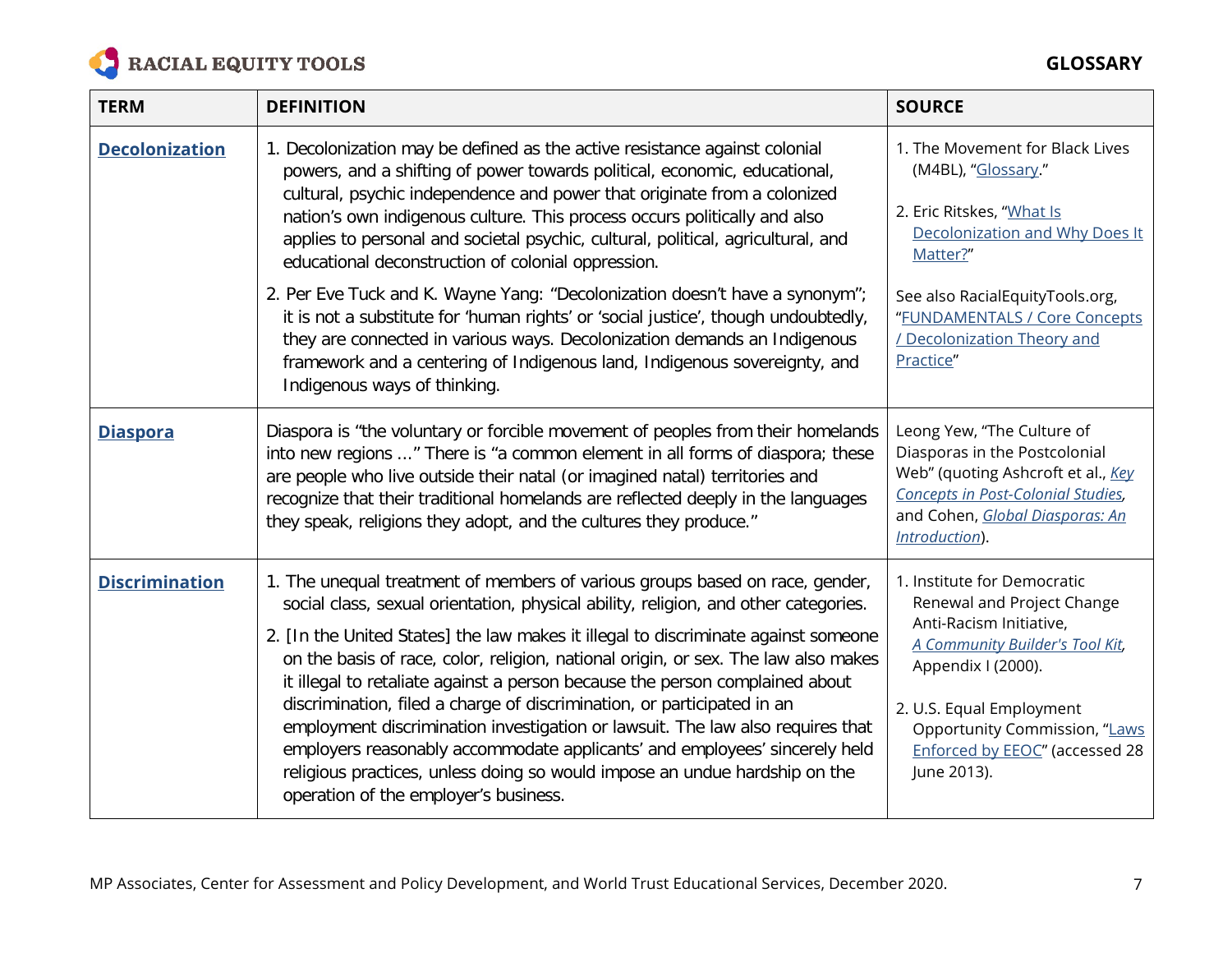

| <b>TERM</b>          | <b>DEFINITION</b>                                                                                                                                                                                                                                                                                                                                                                                                                                                                                                                                                                                                                                                                                                                                                                                              | <b>SOURCE</b>                                                                                                                                                                                                             |
|----------------------|----------------------------------------------------------------------------------------------------------------------------------------------------------------------------------------------------------------------------------------------------------------------------------------------------------------------------------------------------------------------------------------------------------------------------------------------------------------------------------------------------------------------------------------------------------------------------------------------------------------------------------------------------------------------------------------------------------------------------------------------------------------------------------------------------------------|---------------------------------------------------------------------------------------------------------------------------------------------------------------------------------------------------------------------------|
| <b>Diversity</b>     | Diversity includes all the ways in which people differ, and it encompasses all the different<br>characteristics that make one individual or group different from another. It is all-inclusive<br>and recognizes everyone and every group as part of the diversity that should be valued.<br>A broad definition includes not only race, ethnicity, and gender-the groups that most<br>often come to mind when the term "diversity" is used—but also age, national origin,<br>religion, disability, sexual orientation, socioeconomic status, education, marital status,<br>language, and physical appearance. It also involves different ideas, perspectives, and<br>values.                                                                                                                                    | UC Berkeley Center for Equity,<br>Inclusion and Diversity,<br>"Glossary of Terms" (page 34<br>in 2009 Strategic Plan).<br>Baltimore Racial Justice Action,<br>"Our Definitions" (2018).                                   |
|                      | It is important to note that many activists and thinkers critique diversity alone as a<br>strategy. For instance, Baltimore Racial Justice Action states: "Diversity is silent on the<br>subject of equity. In an anti-oppression context, therefore, the issue is not diversity, but<br>rather equity. Often when people talk about diversity, they are thinking only of the "non-<br>dominant" groups."                                                                                                                                                                                                                                                                                                                                                                                                      |                                                                                                                                                                                                                           |
| <b>Ethnicity</b>     | A social construct that divides people into smaller social groups based on characteristics<br>such as shared sense of group membership, values, behavioral patterns, language,<br>political and economic interests, history, and ancestral geographical base.<br>Examples of different ethnic groups are: Cape Verdean, Haitian, African American<br>(Black); Chinese, Korean, Vietnamese (Asian); Cherokee, Mohawk, Navaho (Native<br>American); Cuban, Mexican, Puerto Rican (Latino); Polish, Irish, and Swedish (White).                                                                                                                                                                                                                                                                                   | <b>Teaching for Diversity and Social</b><br>Justice: A Sourcebook, edited by<br>Maurianne Adams, Lee Anne<br>Bell, and Pat Griffin (Routledge,<br>1997).                                                                  |
| <b>Implicit Bias</b> | Also known as unconscious or hidden bias, implicit biases are negative associations that<br>people unknowingly hold. They are expressed automatically, without conscious<br>awareness. Many studies have indicated that implicit biases affect individuals' attitudes<br>and actions, thus creating real-world implications, even though individuals may not even<br>be aware that those biases exist within themselves. Notably, implicit biases have been<br>shown to trump individuals' stated commitments to equality and fairness, thereby<br>producing behavior that diverges from the explicit attitudes that many people profess.<br>The Implicit Association Test (IAT) is often used to measure implicit biases with regard<br>to race, gender, sexual orientation, age, religion, and other topics. | Cheryl Staats, <b>State of the</b><br><b>Science: Implicit Bias Review</b><br>2013, Kirwan Institute, The<br>Ohio State University.<br>See also RacialEquityTools.org,<br>"ACT / Communicating /<br><b>Implicit Bias"</b> |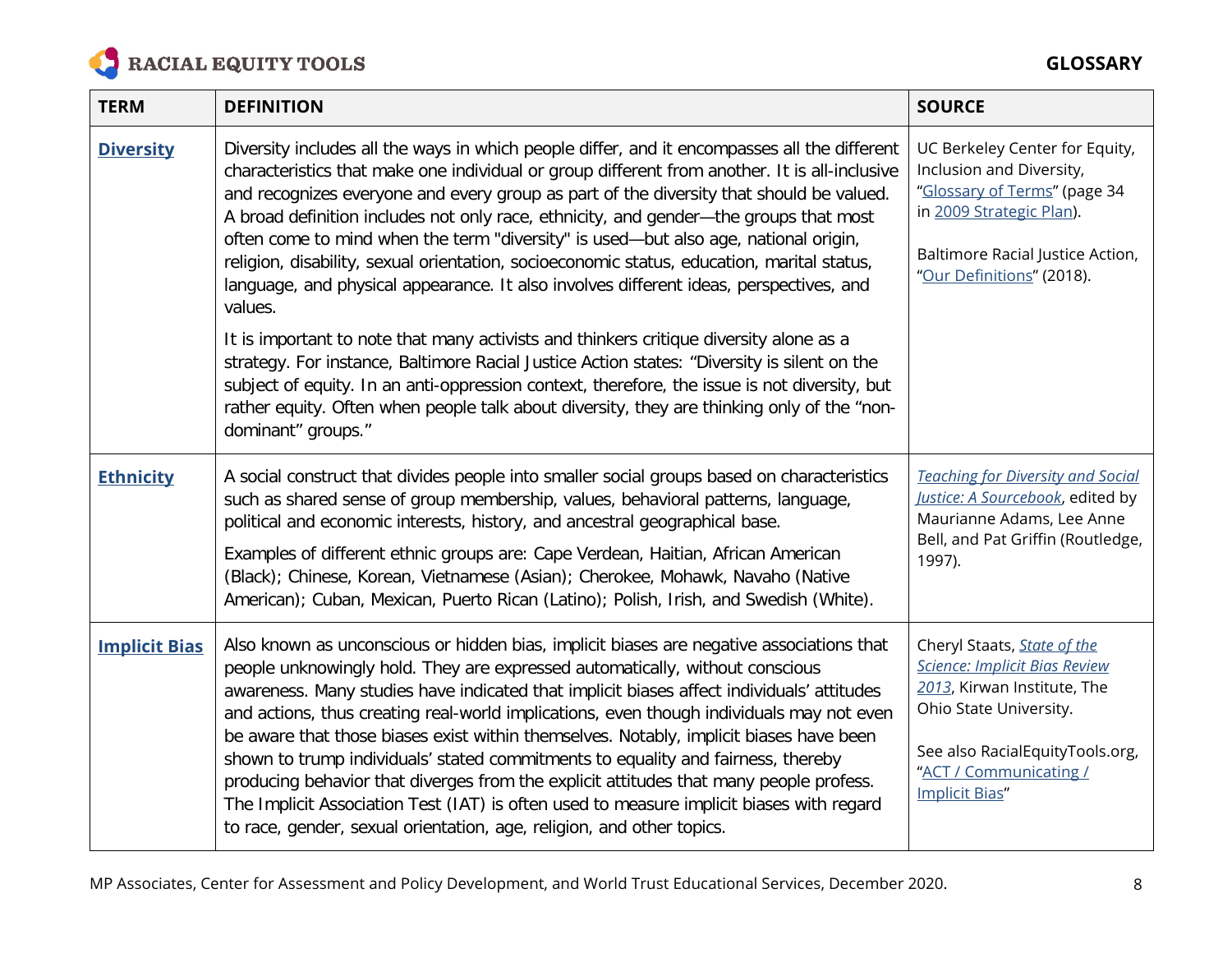

| <b>TERM</b>                        | <b>DEFINITION</b>                                                                                                                                                                                                                                                                                                                                                                                                                                                                                                                                                                                                                                                                                                                                                                                                                                                                                                                                                                                                                                          | <b>SOURCE</b>                                                                                                                                                                                                                                                      |
|------------------------------------|------------------------------------------------------------------------------------------------------------------------------------------------------------------------------------------------------------------------------------------------------------------------------------------------------------------------------------------------------------------------------------------------------------------------------------------------------------------------------------------------------------------------------------------------------------------------------------------------------------------------------------------------------------------------------------------------------------------------------------------------------------------------------------------------------------------------------------------------------------------------------------------------------------------------------------------------------------------------------------------------------------------------------------------------------------|--------------------------------------------------------------------------------------------------------------------------------------------------------------------------------------------------------------------------------------------------------------------|
| <b>Inclusion</b>                   | Authentically bringing traditionally excluded individuals and/or groups into processes,<br>activities, and decision/policy making in a way that shares power.                                                                                                                                                                                                                                                                                                                                                                                                                                                                                                                                                                                                                                                                                                                                                                                                                                                                                              | OpenSource Leadership<br><b>Strategies</b>                                                                                                                                                                                                                         |
| Indigeneity                        | Indigenous populations are composed of the existing descendants of the peoples who<br>inhabited the present territory of a country wholly or partially at the time when persons<br>of a different culture or ethnic origin arrived there from other parts of the world,<br>overcame them and, by conquest, settlement, or other means, reduced them to a non-<br>dominant or colonial condition; who today live more in conformity with their particular<br>social, economic, and cultural customs and traditions than with the institutions of the<br>country of which they now form part, under a State structure which incorporates mainly<br>national, social, and cultural characteristics of other segments of the population which<br>are predominant.<br>(Examples: Maori in territory now defined as New Zealand; Mexicans in territory now<br>defined as Texas, California, New Mexico, Arizona, Utah, Nevada and parts of Colorado,<br>Wyoming, Kansas, and Oklahoma; Native American tribes in territory now defined as the<br>United States). | <b>United Nations</b><br>Permanent Forum on<br>Indigenous Issues (2010,<br>page 9), originally<br>presented in the<br>preliminary report of the<br>Special Rapporteur of the<br><b>UN Commission on</b><br>Human Rights, José<br>Martínez Cobo (1972,<br>page 10). |
| <b>Individual</b><br><b>Racism</b> | Individual racism refers to the beliefs, attitudes, and actions of individuals that support<br>or perpetuate racism. Individual racism can be deliberate, or the individual may act to<br>perpetuate or support racism without knowing that is what he or she is doing.<br>Examples:<br>Telling a racist joke, using a racial epithet, or believing in the inherent superiority of<br>whites over other groups.<br>Avoiding people of color whom you do not know personally, but not whites whom you<br>do not know personally (e.g., white people crossing the street to avoid a group of<br>Latino/a young people; locking their doors when they see African American families<br>sitting on their doorsteps in a city neighborhood; or not hiring a person of color<br>because "something doesn't feel right").<br>Accepting things as they are (a form of collusion).                                                                                                                                                                                  | <b>Flipping the Script: White</b><br><b>Privilege and Community</b><br><b>Building by Maggie</b><br>Potapchuk, Sally<br>Leiderman, Donna Bivens,<br>and Barbara Major (2005).                                                                                      |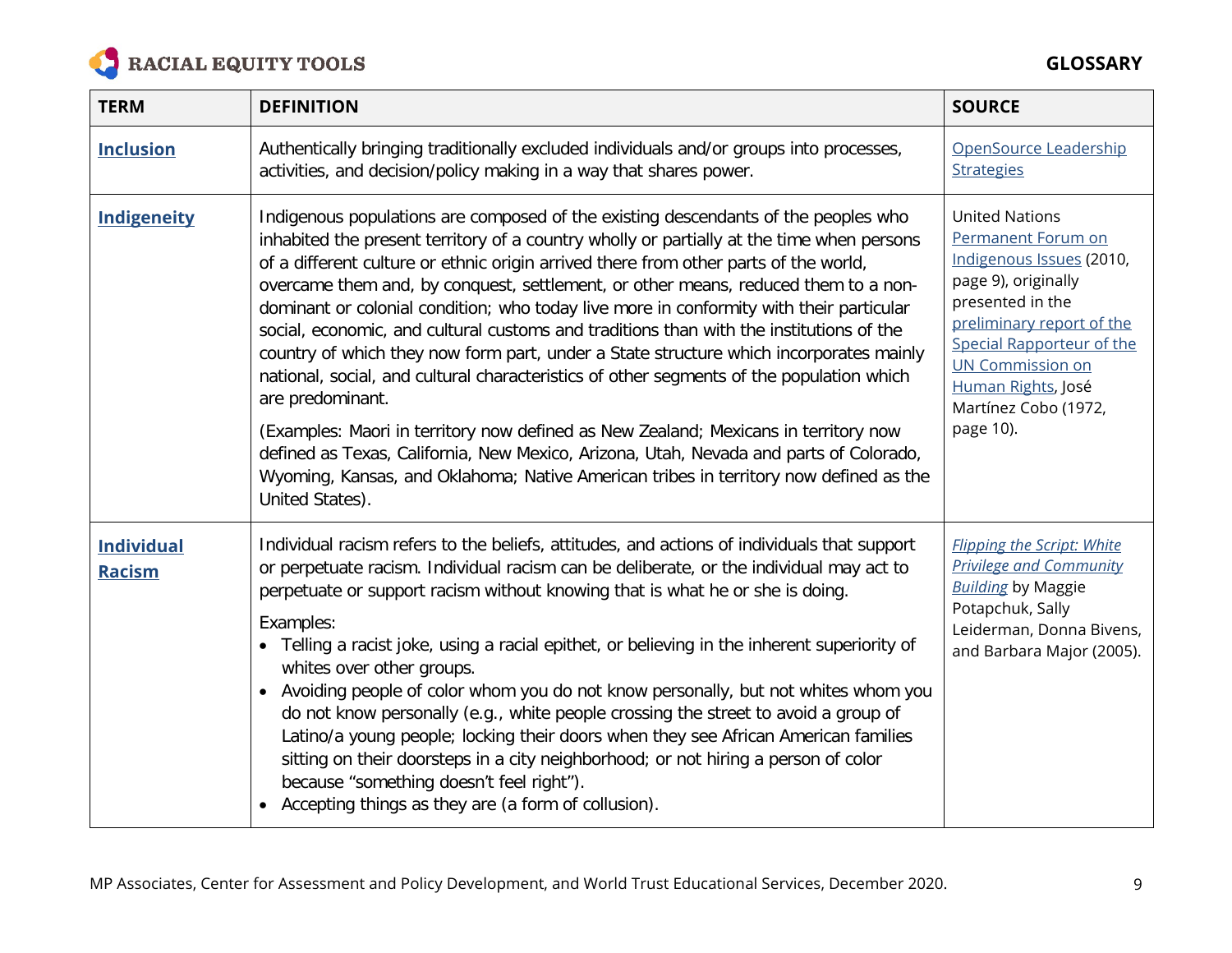

| <b>TERM</b>                           | <b>DEFINITION</b>                                                                                                                                                                                                                                                                                                                                                                                                                                                                                                                                                                                                                                                                                                                                                                 | <b>SOURCE</b>                                                                                                                                                                 |
|---------------------------------------|-----------------------------------------------------------------------------------------------------------------------------------------------------------------------------------------------------------------------------------------------------------------------------------------------------------------------------------------------------------------------------------------------------------------------------------------------------------------------------------------------------------------------------------------------------------------------------------------------------------------------------------------------------------------------------------------------------------------------------------------------------------------------------------|-------------------------------------------------------------------------------------------------------------------------------------------------------------------------------|
| <b>Institutional</b><br><b>Racism</b> | Institutional racism refers specifically to the ways in which institutional policies and<br>practices create different outcomes for different racial groups. The institutional policies<br>may never mention any racial group, but their effect is to create advantages for whites<br>and oppression and disadvantage for people from groups classified as people of color.<br>Examples:<br>• Government policies that explicitly restricted the ability of people to get loans to buy<br>or improve their homes in neighborhoods with high concentrations of African<br>Americans (also known as "red-lining").<br>• City sanitation department policies that concentrate trash transfer stations and other<br>environmental hazards disproportionately in communities of color. | <b>Flipping the Script: White</b><br><b>Privilege and Community</b><br><b>Building by Maggie</b><br>Potapchuk, Sally<br>Leiderman, Donna Bivens,<br>and Barbara Major (2005). |
| <b>Internalized</b><br><b>Racism</b>  | Internalized racism is the situation that occurs in a racist system when a racial group<br>oppressed by racism supports the supremacy and dominance of the dominating group by<br>maintaining or participating in the set of attitudes, behaviors, social structures, and<br>ideologies that undergird the dominating group's power. It involves four essential and<br>interconnected elements:                                                                                                                                                                                                                                                                                                                                                                                   | Donna Bivens,<br><b>Internalized Racism:</b><br>A Definition (Women's<br>Theological Center, 1995).                                                                           |
|                                       | 1. Decision-making - Due to racism, people of color do not have the ultimate decision-making power over the deci-<br>sions that control our lives and resources. As a result, on a personal level, we may think white people know more<br>about what needs to be done for us than we do. On an interpersonal level, we may not support each other's author-<br>ity and power - especially if it is in opposition to the dominating racial group. Structurally, there is a system in place<br>that rewards people of color who support white supremacy and power and coerces or punishes those who do not.                                                                                                                                                                         |                                                                                                                                                                               |
|                                       | 2. Resources - Resources, broadly defined (e.g. money, time, etc.), are unequally in the hands and under the control<br>of white people. Internalized racism is the system in place that makes it difficult for people of color to get access to<br>resources for our own communities and to control the resources of our community. We learn to believe that serving<br>and using resources for ourselves and our particular community is not serving "everybody."                                                                                                                                                                                                                                                                                                               |                                                                                                                                                                               |
|                                       | 3. Standards - With internalized racism, the standards for what is appropriate or "normal" that people of color accept<br>are white people's or Eurocentric standards. We have difficulty naming, communicating and living up to our deepest<br>standards and values, and holding ourselves and each other accountable to them.                                                                                                                                                                                                                                                                                                                                                                                                                                                   |                                                                                                                                                                               |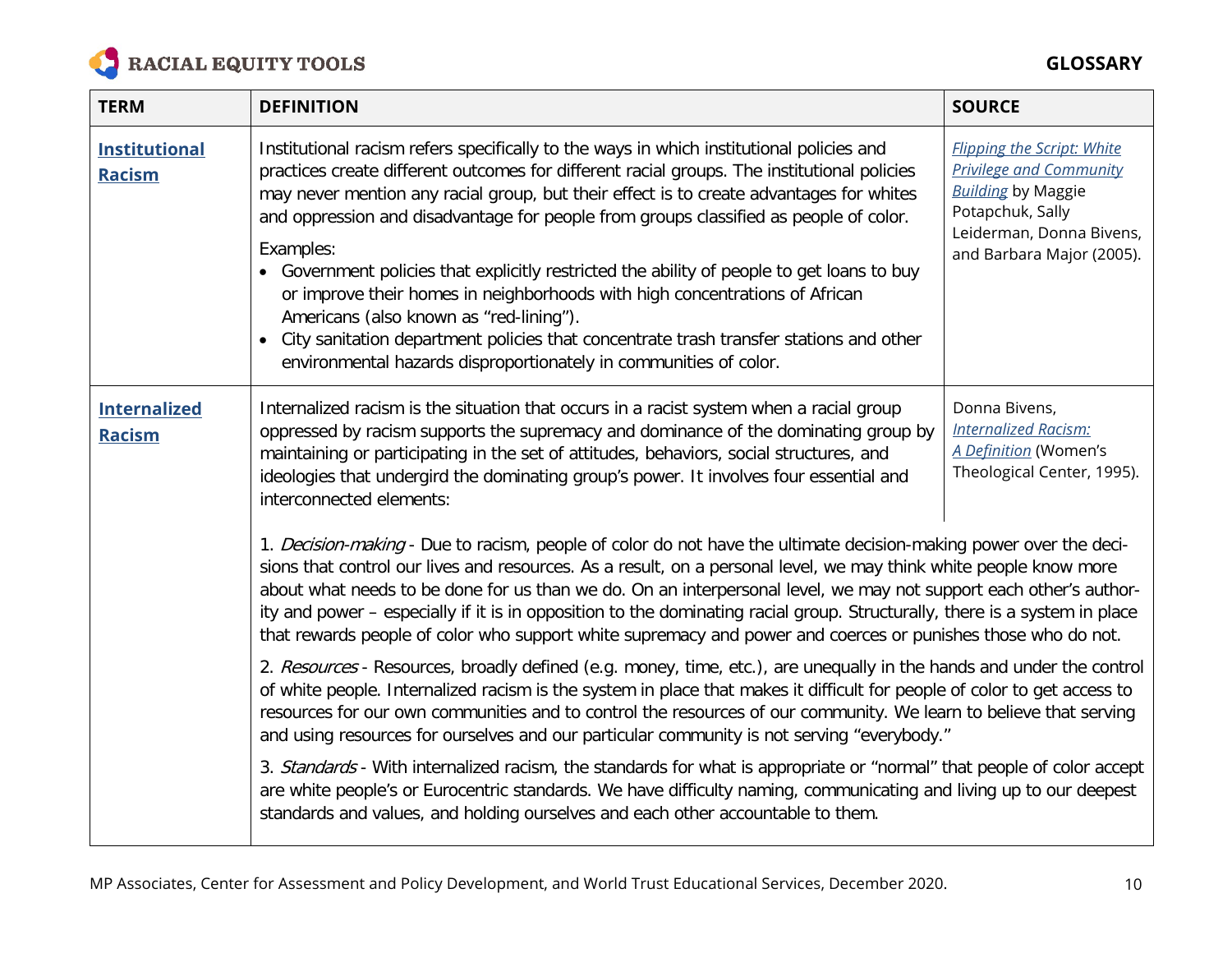

**GLOSSARY**

| <b>TERM</b>                           | <b>DEFINITION</b>                                                                                                                                                                                                                                                                                                                                                                                                                                                                                        | <b>SOURCE</b>                                                                                                                          |
|---------------------------------------|----------------------------------------------------------------------------------------------------------------------------------------------------------------------------------------------------------------------------------------------------------------------------------------------------------------------------------------------------------------------------------------------------------------------------------------------------------------------------------------------------------|----------------------------------------------------------------------------------------------------------------------------------------|
|                                       | 4. Naming the problem - There is a system in place that misnames the problem of racism as a problem of or caused<br>by people of color and blames the disease - emotional, economic, political, etc. - on people of color. With<br>internalized racism, people of color might, for example, believe we are more violent than white people and not<br>consider state-sanctioned political violence or the hidden or privatized violence of white people and the systems they<br>put in place and support. |                                                                                                                                        |
| <b>Interpersonal</b><br><b>Racism</b> | Interpersonal racism occurs between individuals. Once we bring our private beliefs into<br>our interaction with others, racism is now in the interpersonal realm.<br>Examples: public expressions of racial prejudice, hate, bias, and bigotry between<br>individuals                                                                                                                                                                                                                                    | <b>Chronic Disparity: Strong</b><br>and Pervasive Evidence of<br>Racial Inequalities by Keith<br>Lawrence and Terry<br>Keleher (2004). |
| <b>Intersectionality</b>              | 1. An approach largely advanced by women of color, arguing that classifications such as<br>gender, race, class, and others cannot be examined in isolation from one another; they<br>interact and intersect in individuals' lives, in society, in social systems, and are mutually<br>constitutive.                                                                                                                                                                                                      | 1. WPC Glossary from 14th<br><b>Annual White Privilege</b><br><b>Conference Handbook</b><br>(2013).                                    |
|                                       | 2. Exposing [one's] multiple identities can help clarify the ways in which a person can<br>simultaneously experience privilege and oppression. For example, a Black woman in<br>America does not experience gender inequalities in exactly the same way as a white<br>woman, nor racial oppression identical to that experienced by a Black man. Each race<br>and gender intersection produces a qualitatively distinct life.                                                                            | 2. Intergroup Resources,<br>"Intersectionality"<br>(2012).<br>3. Otamere Guobadia,                                                     |
|                                       | 3. Per Kimberlé Williams Crenshaw: Intersectionality is simply a prism to see the<br>interactive effects of various forms of discrimination and disempowerment. It looks at the<br>way that racism, many times, interacts with patriarchy, heterosexism, classism,<br>xenophobia - seeing that the overlapping vulnerabilities created by these systems<br>actually create specific kinds of challenges. "Intersectionality 102," then, is to say that                                                   | "Kimberlé Crenshaw<br>and Lady Phyll Talk<br>Intersectionality,<br>Solidarity, and Self-<br>Care" (2018).                              |
|                                       | these distinct problems create challenges for movements that are only organized around<br>these problems as separate and individual. So when racial justice doesn't have a critique<br>of patriarchy and homophobia, the particular way that racism is experienced and<br>exacerbated by heterosexism, classism etc., falls outside of our political organizing. It                                                                                                                                      | See also<br>RacialEquityTools.org,<br>"FUNDAMENTALS / Core<br>Concepts /<br>Intersectionality"                                         |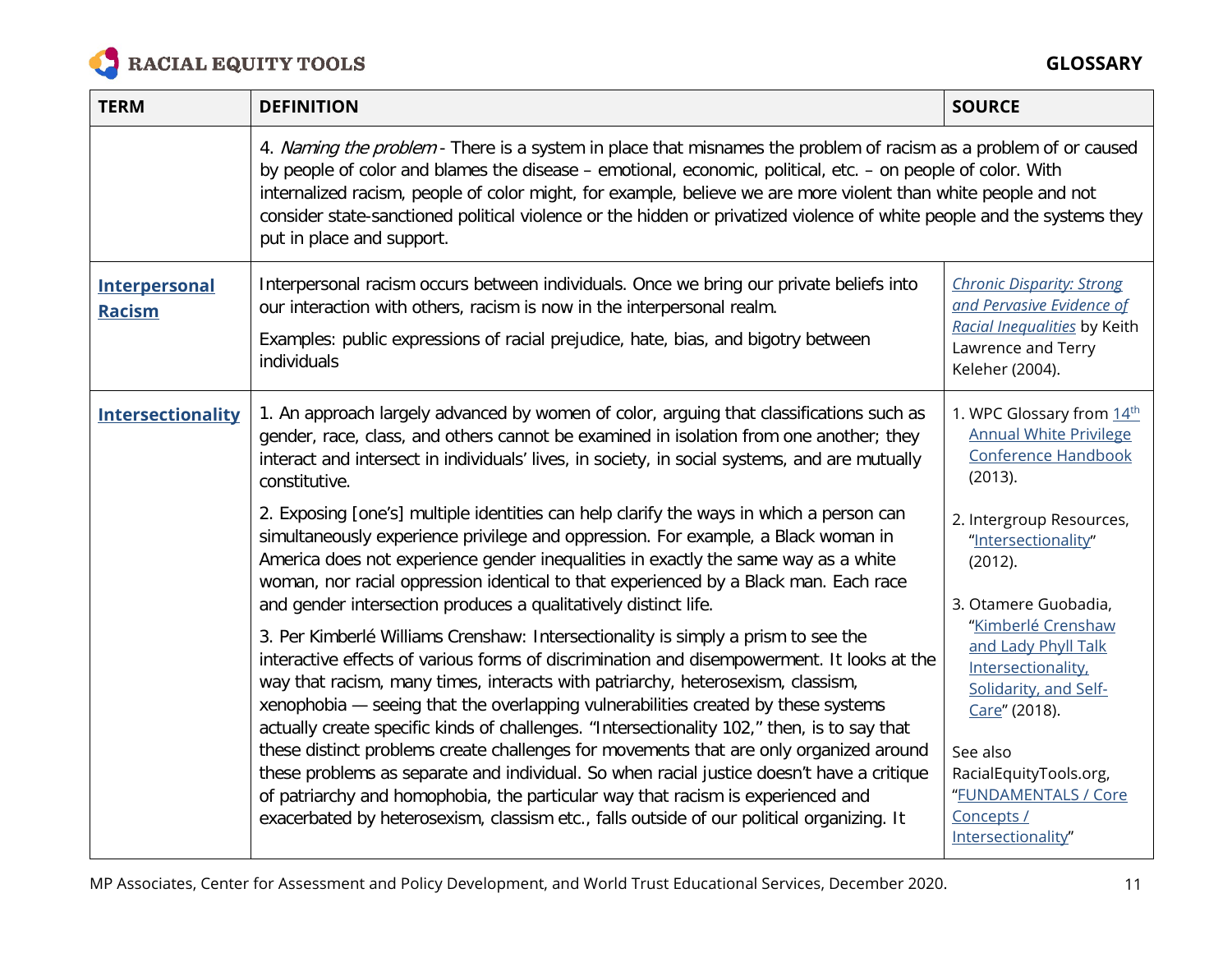

| <b>TERM</b>                        | <b>DEFINITION</b>                                                                                                                                                                                                                                                                                                                                                                                                                                                                                                                                                                                                                                                                                                                                                                                                                             | <b>SOURCE</b>                                                                                                                                                                                                                                                   |
|------------------------------------|-----------------------------------------------------------------------------------------------------------------------------------------------------------------------------------------------------------------------------------------------------------------------------------------------------------------------------------------------------------------------------------------------------------------------------------------------------------------------------------------------------------------------------------------------------------------------------------------------------------------------------------------------------------------------------------------------------------------------------------------------------------------------------------------------------------------------------------------------|-----------------------------------------------------------------------------------------------------------------------------------------------------------------------------------------------------------------------------------------------------------------|
|                                    | means that significant numbers of people in our communities aren't being served by<br>social justice frames because they don't address the particular ways that they're<br>experiencing discrimination.                                                                                                                                                                                                                                                                                                                                                                                                                                                                                                                                                                                                                                       |                                                                                                                                                                                                                                                                 |
| <b>Microaggression</b>             | The everyday verbal, nonverbal, and environmental slights, snubs, or insults, whether<br>intentional or unintentional, which communicate hostile, derogatory, or<br>negative messages to target persons based solely upon their marginalized group<br>membership.                                                                                                                                                                                                                                                                                                                                                                                                                                                                                                                                                                             | Derald Wing Sue, PhD,<br>"Microaggressions: More<br>than Just Race" (Psychology<br>Today, 2010).                                                                                                                                                                |
| <b>Model Minority</b>              | A term created by sociologist William Peterson to describe the Japanese community,<br>whom he saw as being able to overcome oppression because of their cultural values.<br>While individuals employing the Model Minority trope may think they are being<br>complimentary, in fact the term is related to colorism and its root, anti-Blackness. The<br>model minority myth creates an understanding of ethnic groups, including Asian<br>Americans, as a monolith, or as a mass whose parts cannot be distinguished from each<br>other. The model minority myth can be understood as a tool that white supremacy uses<br>to pit people of color against each other in order to protect its status.                                                                                                                                          | Asian American Activism:<br>The Continuing Struggle,<br>"Glossary" (2016).                                                                                                                                                                                      |
| <b>Movement</b><br><b>Building</b> | Movement building is the effort of social change agents to engage power holders and the<br>broader society in addressing a systemic problem or injustice while promoting an<br>alternative vision or solution. Movement building requires a range of intersecting<br>approaches through a set of distinct stages over a long-term period of time. Through<br>movement building, organizers can:<br>• Propose solutions to the root causes of social problems.<br>Enable people to exercise their collective power.<br>Humanize groups that have been denied basic human rights and improve conditions<br>for the groups affected.<br>Create structural change by building something larger than a particular organization<br>$\bullet$<br>or campaign.<br>• Promote visions and values for society based on fairness, justice, and democracy. | Julie Quiroz-Martinez,<br><b>From the Roots: Building</b><br>the Power of Communities<br>of Color to Challenge<br><b>Structural Racism (Akonadi</b><br>Foundation, 2010), citing<br>the Movement Strategy<br>Center, which offers these<br>further definitions. |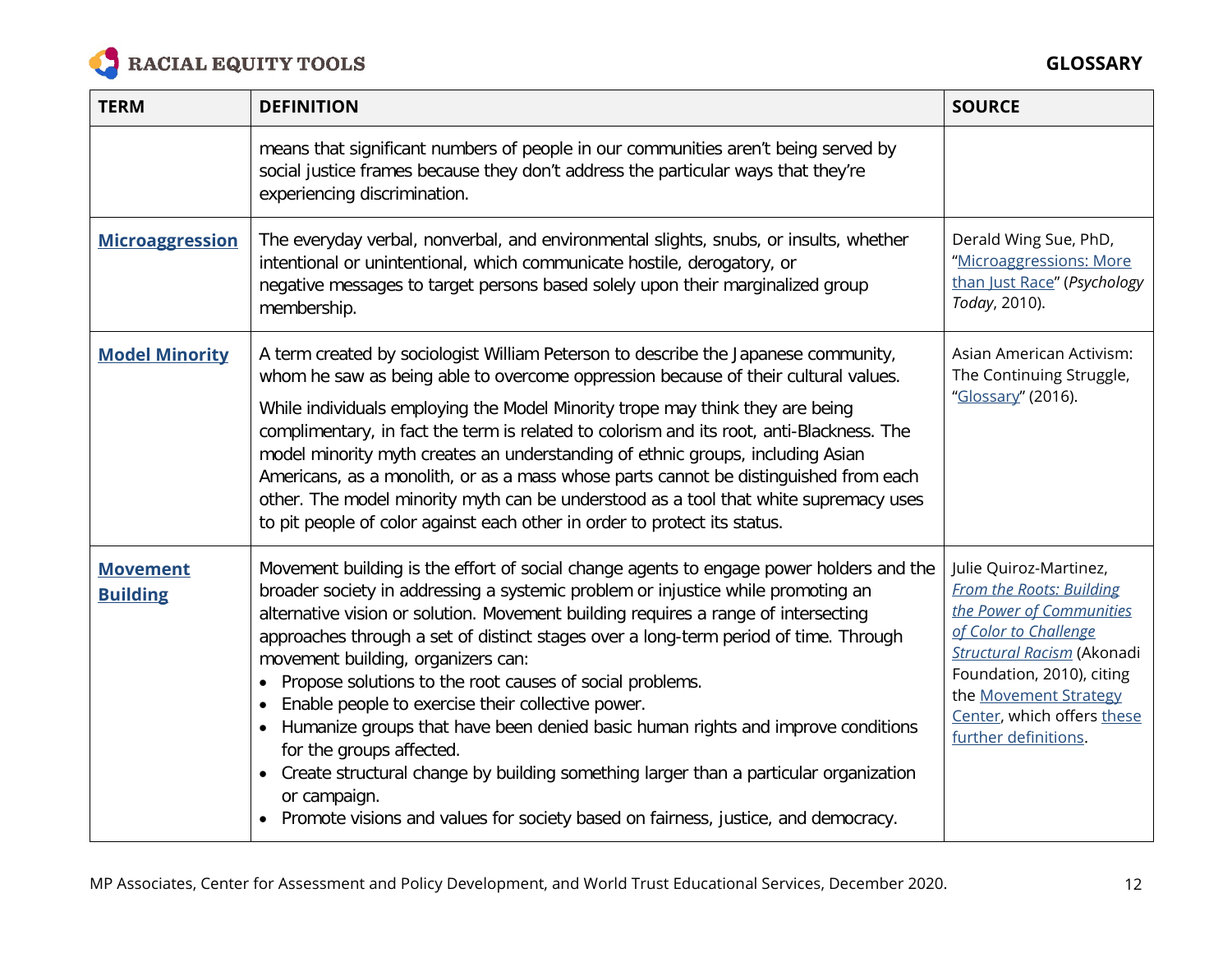

| <b>TERM</b>                               | <b>DEFINITION</b>                                                                                                                                                                                                                                                                                                                                                                                                                                                                                                                                                                                                                                                                                                                                                                                                                                                                                                                                                                                                                                                                                  | <b>SOURCE</b>                                                                                                                                                                    |
|-------------------------------------------|----------------------------------------------------------------------------------------------------------------------------------------------------------------------------------------------------------------------------------------------------------------------------------------------------------------------------------------------------------------------------------------------------------------------------------------------------------------------------------------------------------------------------------------------------------------------------------------------------------------------------------------------------------------------------------------------------------------------------------------------------------------------------------------------------------------------------------------------------------------------------------------------------------------------------------------------------------------------------------------------------------------------------------------------------------------------------------------------------|----------------------------------------------------------------------------------------------------------------------------------------------------------------------------------|
| <b>Multicultural</b><br><b>Competency</b> | A process of learning about and becoming allies with people from other cultures, thereby<br>broadening our own understanding and ability to participate in a multicultural process. The<br>key element to becoming more culturally competent is respect for the ways that others live<br>in and organize the world and an openness to learn from them.                                                                                                                                                                                                                                                                                                                                                                                                                                                                                                                                                                                                                                                                                                                                             | Paul Kivel, "Multicultural<br>Competence" (2007). See<br>also RacialEquityTools.org,<br>"ACT / Strategies / Multi-<br>cultural Competency"                                       |
| <b>Oppression</b>                         | 1. Systemic devaluing, undermining, marginalizing, and disadvantaging of certain social<br>identities in contrast to the privileged norm; when some people are denied something of<br>value, while others have ready access.<br>2. The systematic subjugation of one social group by a more powerful social group for the<br>social, economic, and political benefit of the more powerful social group. Rita Hardiman<br>and Bailey Jackson state that oppression exists when the following 4 conditions are<br>found:<br>the oppressor group has the power to define reality for themselves and others,<br>$\bullet$<br>the target groups take in and internalize the negative messages about them and end<br>$\bullet$<br>up cooperating with the oppressors (thinking and acting like them),<br>genocide, harassment, and discrimination are systematic and institutionalized, so<br>that individuals are not necessary to keep it going, and<br>members of both the oppressor and target groups are socialized to play their roles<br>as normal and correct.<br>Oppression = Power + Prejudice | 1. WPC Glossary from 14th<br><b>Annual White Privilege</b><br>Conference Handbook<br>(2013).<br>2. "What Is Racism?" -<br>Dismantling Racism<br>Works (dRworks) web<br>workbook. |
| <b>People of</b><br><b>Color</b>          | Often the preferred collective term for referring to non-White racial groups. Racial justice<br>advocates have been using the term "people of color" (not to be confused with the<br>pejorative "colored people") since the late 1970s as an inclusive and unifying frame across<br>different racial groups that are not White, to address racial inequities. While "people of<br>color" can be a politically useful term, and describes people with their own attributes (as<br>opposed to what they are not, e.g., "non-White"), it is also important whenever possible to<br>identify people through their own racial/ethnic group, as each has its own distinct<br>experience and meaning and may be more appropriate.                                                                                                                                                                                                                                                                                                                                                                         | Race Forward, "Race<br>Reporting Guide" (2015).                                                                                                                                  |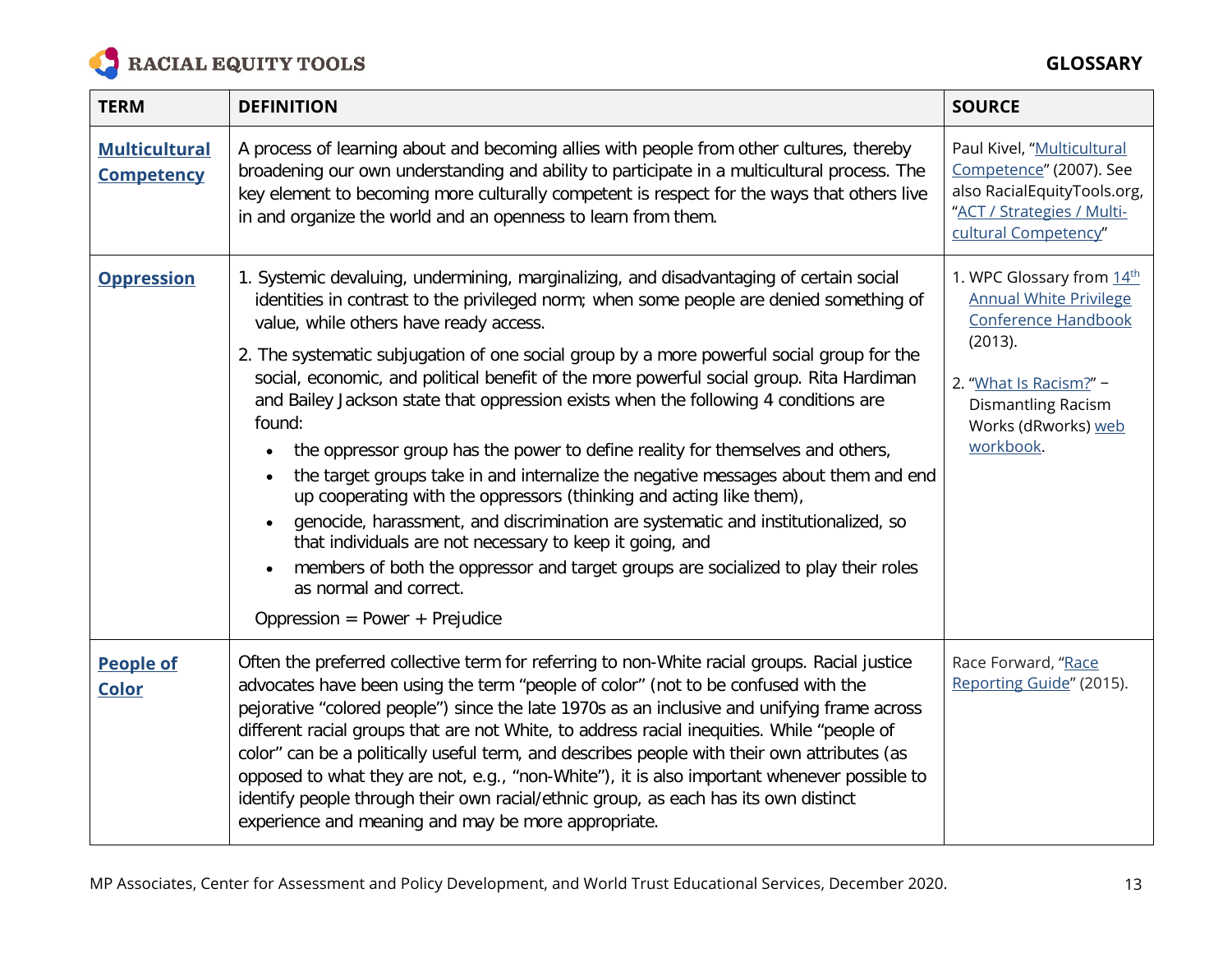

| <b>TERM</b>      | <b>DEFINITION</b>                                                                                                                                                                                                                                                                                                                                                                                                                                                                                                                                                                                                                                                                                                | <b>SOURCE</b>                                                                                                                                            |
|------------------|------------------------------------------------------------------------------------------------------------------------------------------------------------------------------------------------------------------------------------------------------------------------------------------------------------------------------------------------------------------------------------------------------------------------------------------------------------------------------------------------------------------------------------------------------------------------------------------------------------------------------------------------------------------------------------------------------------------|----------------------------------------------------------------------------------------------------------------------------------------------------------|
| <b>Power</b>     | 1. Power is unequally distributed globally and in U.S. society; some individuals or groups wield<br>greater power than others, thereby allowing them greater access and control over<br>resources. Wealth, whiteness, citizenship, patriarchy, heterosexism, and education are a few<br>key social mechanisms through which power operates. Although power is often<br>conceptualized as power over other individuals or groups, other variations are power with<br>(used in the context of building collective strength) and power within (which references an<br>individual's internal strength). Learning to "see" and understand relations of power is vital to<br>organizing for progressive social change. | 1. Intergroup Resources,<br>"Power" (2012).<br>2. Alberta Civil Liberties<br>Research Centre, "Racism<br>and Power" (2018) /<br>"CARED Glossary" (2020). |
|                  | 2. Power may also be understood as the ability to influence others and impose one's beliefs.<br>All power is relational, and the different relationships either reinforce or disrupt one another.<br>The importance of the concept of power to anti-racism is clear: racism cannot be<br>understood without understanding that power is not only an individual relationship but a<br>cultural one, and that power relationships are shifting constantly. Power can be used<br>malignantly and intentionally, but need not be, and individuals within a culture may benefit<br>from power of which they are unaware.                                                                                              |                                                                                                                                                          |
| <b>Prejudice</b> | A pre-judgment or unjustifiable, and usually negative, attitude of one type of individual or<br>groups toward another group and its members. Such negative attitudes are typically based on<br>unsupported generalizations (or stereotypes) that deny the right of individual members of<br>certain groups to be recognized and treated as individuals with individual characteristics.                                                                                                                                                                                                                                                                                                                          | Institute for Democratic<br>Renewal and Project Change<br>Anti-Racism Initiative,<br><b>A Community Builder's Tool</b><br>Kit, Appendix I (2000).        |
| <b>Privilege</b> | Unearned social power accorded by the formal and informal institutions of society to ALL<br>members of a dominant group (e.g. white privilege, male privilege, etc.). Privilege is usually<br>invisible to those who have it because we're taught not to see it, but nevertheless it puts them<br>at an advantage over those who do not have it.                                                                                                                                                                                                                                                                                                                                                                 | <b>Colours of Resistance</b><br>Archive, "Privilege"<br>(accessed 28 June 2013).                                                                         |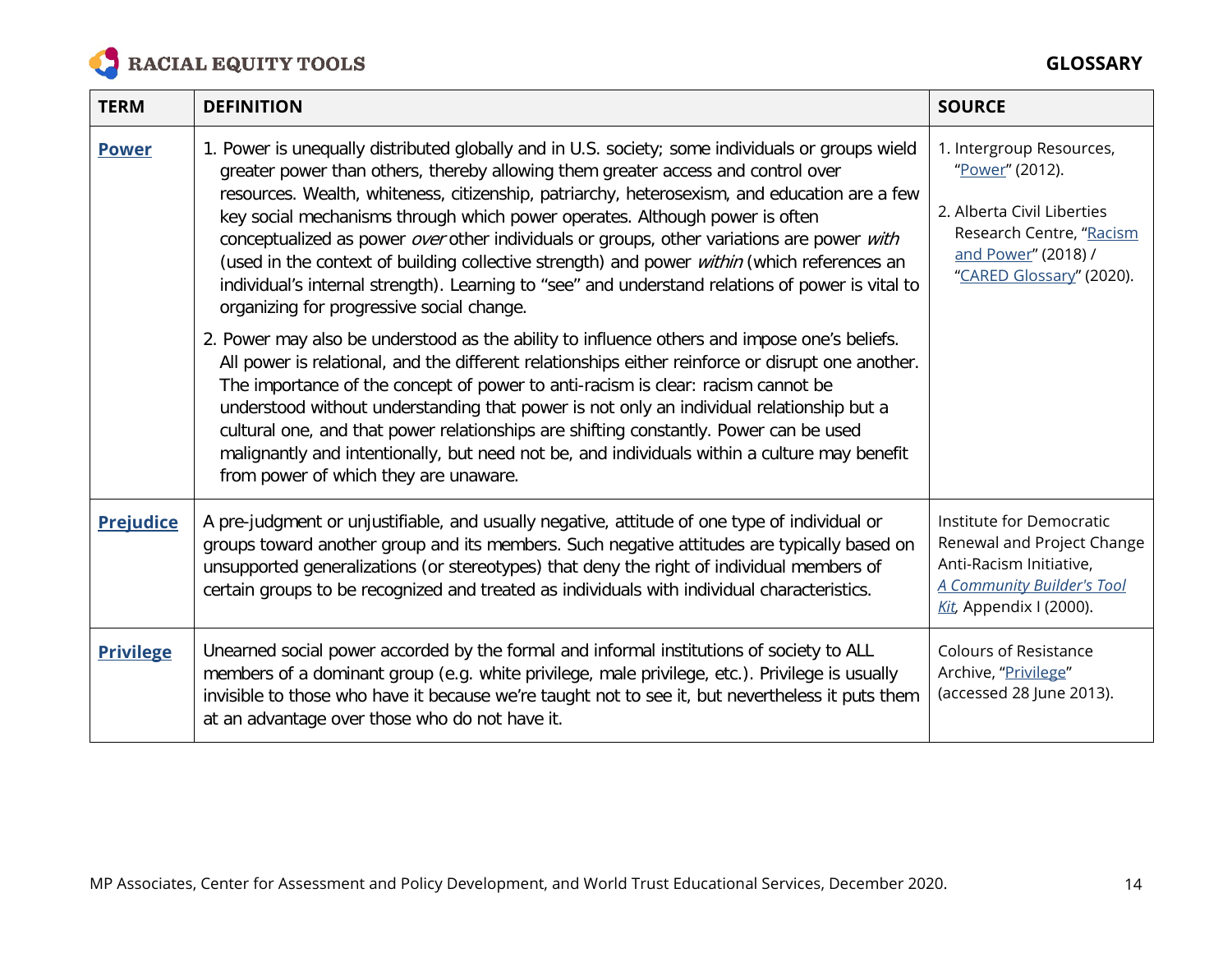

## **GLOSSARY**

| <b>TERM</b>                                           | <b>DEFINITION</b>                                                                                                                                                                                                                                                                                                                                                                                                                                                                                                                                                                                                                                                                                                                                                           | <b>SOURCE</b>                                                                                                                                                                    |
|-------------------------------------------------------|-----------------------------------------------------------------------------------------------------------------------------------------------------------------------------------------------------------------------------------------------------------------------------------------------------------------------------------------------------------------------------------------------------------------------------------------------------------------------------------------------------------------------------------------------------------------------------------------------------------------------------------------------------------------------------------------------------------------------------------------------------------------------------|----------------------------------------------------------------------------------------------------------------------------------------------------------------------------------|
| Race                                                  | For many people, it comes as a surprise that racial categorization schemes were invented by<br>scientists to support worldviews that viewed some groups of people as superior and some as<br>inferior. There are three important concepts linked to this fact:<br>1. Race is a made-up social construct, and not an actual biological fact                                                                                                                                                                                                                                                                                                                                                                                                                                  | 1-2. PBS, "Race: The Power<br>of an Illusion" (2018-2019<br>relaunch of 2003 series).                                                                                            |
|                                                       | 2. Race designations have changed over time. Some groups that are considered "white"<br>in the United States today were considered "non-white" in previous eras, in U.S.<br>Census data and in mass media and popular culture (for example, Irish, Italian, and<br>Jewish people).<br>3. The way in which racial categorizations are enforced (the shape of racism) has also<br>changed over time. For example, the racial designation of Asian American and Pacific<br>Islander changed four times in the 19th century. That is, they were defined at times<br>as white and at other times as not white. Asian Americans and Pacific Islanders, as<br>designated groups, have been used by whites at different times in history to compete<br>with African American labor. | 3. Paul Kivel, Uprooting<br>Racism: How White People<br><b>Can Work for Racial Justice</b><br>(Gabriola Island, British<br>Columbia: New Society<br>Publishers, 2002), page 141. |
| <b>Racial and</b><br><b>Ethnic</b><br><b>Identity</b> | An individual's awareness and experience of being a member of a racial and ethnic group;<br>the racial and ethnic categories that an individual chooses to describe him or herself based<br>on such factors as biological heritage, physical appearance, cultural affiliation, early<br>socialization, and personal experience.                                                                                                                                                                                                                                                                                                                                                                                                                                             | <b>Teaching for Diversity and</b><br>Social Justice: A Sourcebook,<br>edited by Maurianne Adams,<br>Lee Anne Bell, and Pat<br>Griffin (Routledge, 1997).                         |
| <b>Racial</b><br><b>Equity</b>                        | 1. Racial equity is the condition that would be achieved if one's racial identity no longer<br>predicted, in a statistical sense, how one fares. When we use the term, we are thinking<br>about racial equity as one part of racial justice, and thus we also include work to address<br>root causes of inequities, not just their manifestation. This includes elimination of policies,<br>practices, attitudes, and cultural messages that reinforce differential outcomes by race or<br>that fail to eliminate them.                                                                                                                                                                                                                                                     | 1. Center for Assessment<br>and Policy Development.<br>2. OpenSource Leadership<br>Strategies.                                                                                   |
|                                                       | 2. A mindset and method for solving problems that have endured for generations, seem<br>intractable, harm people and communities of color most acutely, and ultimately affect<br>people of all races. This will require seeing differently, thinking differently, and doing the<br>work differently. Racial equity is about results that make a difference and last.                                                                                                                                                                                                                                                                                                                                                                                                        |                                                                                                                                                                                  |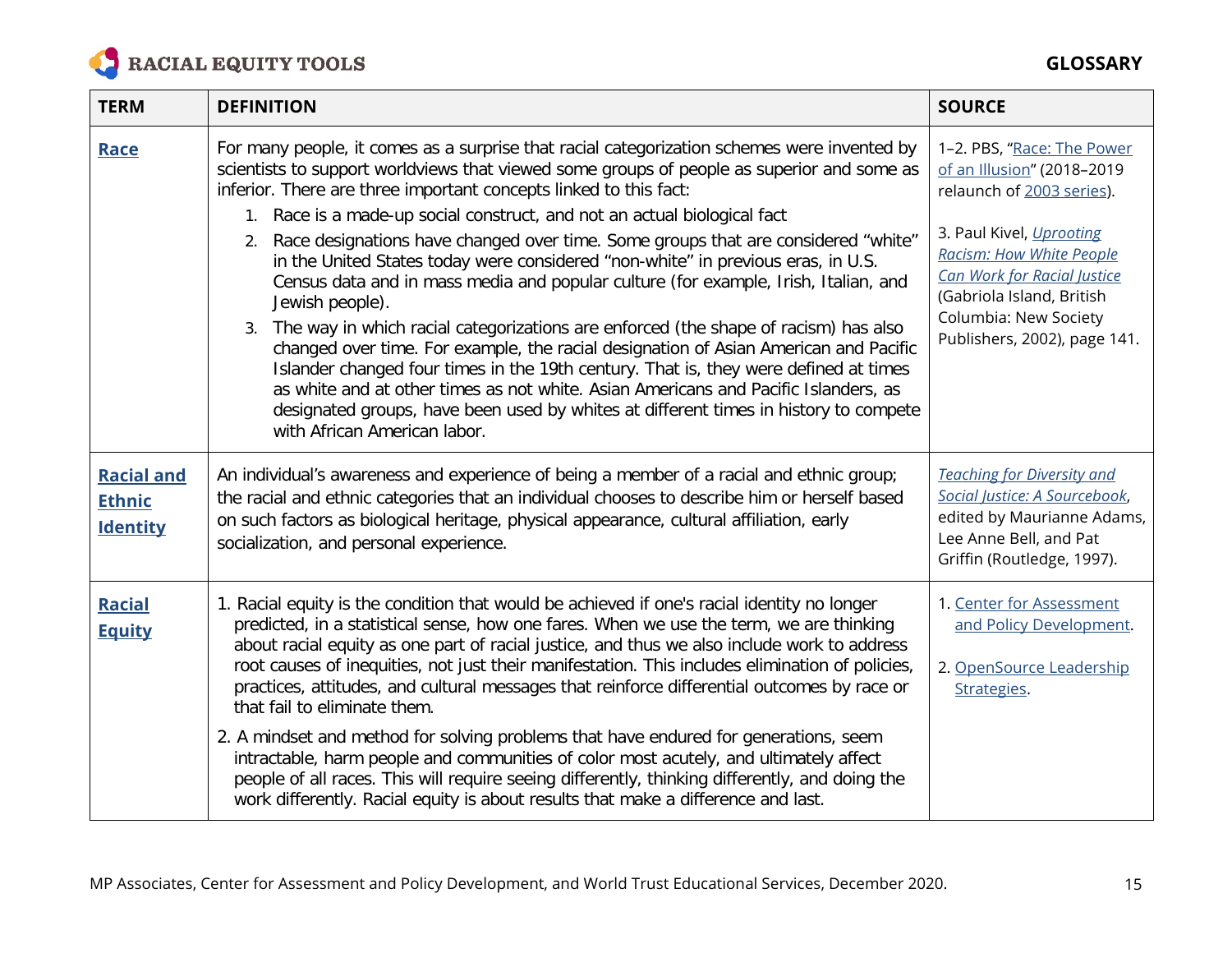

| <b>TERM</b>                                                             | <b>DEFINITION</b>                                                                                                                                                                                                                                                                                                                                                                                                                                                                                                                                                                                                                                                                                                                                                                                                                                                                                                                                                                                                                                                                                                             | <b>SOURCE</b>                                                                                                                                                                                                                                                                                                                                                                                                                  |
|-------------------------------------------------------------------------|-------------------------------------------------------------------------------------------------------------------------------------------------------------------------------------------------------------------------------------------------------------------------------------------------------------------------------------------------------------------------------------------------------------------------------------------------------------------------------------------------------------------------------------------------------------------------------------------------------------------------------------------------------------------------------------------------------------------------------------------------------------------------------------------------------------------------------------------------------------------------------------------------------------------------------------------------------------------------------------------------------------------------------------------------------------------------------------------------------------------------------|--------------------------------------------------------------------------------------------------------------------------------------------------------------------------------------------------------------------------------------------------------------------------------------------------------------------------------------------------------------------------------------------------------------------------------|
| <b>Racial Healing</b>                                                   | To restore to health or soundness; to repair or set right; to restore to spiritual wholeness.                                                                                                                                                                                                                                                                                                                                                                                                                                                                                                                                                                                                                                                                                                                                                                                                                                                                                                                                                                                                                                 | Michael R. Wenger, Racial<br><b>Equity Resource Guide (W.K.</b><br>Kellogg Foundation, 2012).                                                                                                                                                                                                                                                                                                                                  |
| <b>Racial</b><br><b>Identity</b><br><b>Development</b><br><b>Theory</b> | Racial Identity Development Theory discusses how people in various racial groups and<br>with multiracial identities form their particular self-concept. It also describes some typical<br>phases in remaking that identity based on learning and awareness of systems of privilege<br>and structural racism, cultural, and historical meanings attached to racial categories, and<br>factors operating in the larger socio-historical level (e.g. globalization, technology,<br>immigration, and increasing multiracial population).                                                                                                                                                                                                                                                                                                                                                                                                                                                                                                                                                                                          | <b>New Perspectives on Racial</b><br><b>Identity Development:</b><br><b>Integrating Emerging</b><br>Frameworks, edited by C. L.<br>Wijeyesinghe and B.W.<br>Jackson (NYU Press, 2012).                                                                                                                                                                                                                                         |
| <b>Racial</b><br><b>Inequity</b>                                        | Racial inequity is when two or more racial groups are not standing on approximately<br>equal footing, such as the percentages of each ethnic group in terms of dropout rates,<br>single family home ownership, access to healthcare, etc.                                                                                                                                                                                                                                                                                                                                                                                                                                                                                                                                                                                                                                                                                                                                                                                                                                                                                     | Ibram X. Kendi, How To Be<br>An Antiracist, Random<br>House, 2019.                                                                                                                                                                                                                                                                                                                                                             |
| <b>Racial Justice</b>                                                   | 1. The systematic fair treatment of people of all races, resulting in equitable opportunities<br>and outcomes for all. Racial justice-or racial equity-goes beyond "anti-racism." It is<br>not just the absence of discrimination and inequities, but also the presence of<br>deliberate systems and supports to achieve and sustain racial equity through proactive<br>and preventative measures.<br>2. Operationalizing racial justice means reimagining and co-creating a just and liberated<br>world and includes:<br>understanding the history of racism and the system of white supremacy and<br>addressing past harms,<br>working in right relationship and accountability in an ecosystem (an issue, sector, or<br>community ecosystem) for collective change,<br>implementing interventions that use an intersectional analysis and that impact<br>multiple systems,<br>centering Blackness and building community, cultural, economic, and political power<br>of Black, Indigenous, and other People of Color (BIPOC), and<br>applying the practice of love along with disruption and resistance to the status quo. | 1. Race Forward, "Race<br>Reporting Guide" (2015).<br>2. Maggie Potapchuk,<br>"Operationalizing Racial<br>Justice in Non-Profit<br>Organizations" (MP<br>Associates, 2020). This<br>definition is based on and<br>expanded from the one<br>described in Rinku Sen<br>and Lori Villarosa,<br>"Grantmaking with a<br>Racial Justice Lens: A<br><b>Practical Guide"</b><br>(Philanthropic Initiative<br>for Racial Equity, 2019). |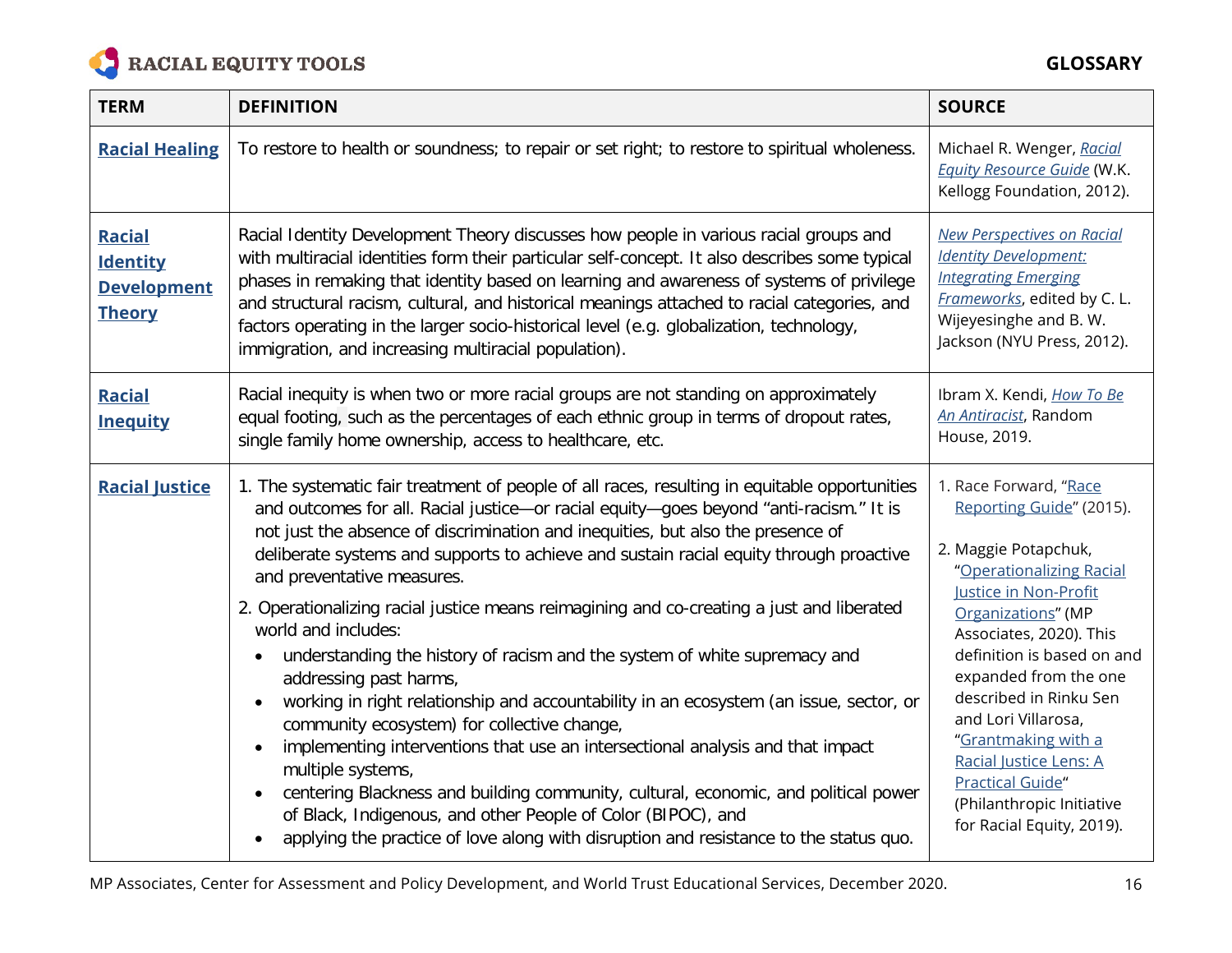

| <b>TERM</b>                            | <b>DEFINITION</b>                                                                                                                                                                                                                                                                                                                                                                                                                                                                                                                                                                                                                   | <b>SOURCE</b>                                                                                                        |
|----------------------------------------|-------------------------------------------------------------------------------------------------------------------------------------------------------------------------------------------------------------------------------------------------------------------------------------------------------------------------------------------------------------------------------------------------------------------------------------------------------------------------------------------------------------------------------------------------------------------------------------------------------------------------------------|----------------------------------------------------------------------------------------------------------------------|
| <b>Racial</b><br><b>Reconciliation</b> | Reconciliation involves three ideas. First, it recognizes that racism in America is both<br>systemic and institutionalized, with far-reaching effects on both political engagement and<br>economic opportunities for minorities. Second, reconciliation is engendered by<br>empowering local communities through relationship-building and truth-telling. Lastly,<br>justice is the essential component of the conciliatory process-justice that is best termed<br>as restorative rather than retributive, while still maintaining its vital punitive character.                                                                    | The William Winter Institute<br>for Racial Reconciliation,<br><b>Position Statement on</b><br>Reconciliation (2014). |
| <b>Racialization</b>                   | Racialization is the very complex and contradictory process through which groups come to<br>be designated as being of a particular "race" and on that basis subjected to differential<br>and/or unequal treatment. Put simply, "racialization [is] the process of manufacturing and<br>utilizing the notion of race in any capacity" (Dalal, 2002, p. 27). While white people are<br>also racialized, this process is often rendered invisible or normative to those designated as<br>white. As a result, white people may not see themselves as part of a race but still<br>maintain the authority to name and racialize "others." | Alberta Civil Liberties<br>Research Centre,<br>"Racialization" (2018) /<br>"CARED Glossary" (2020).                  |
| <b>Racism</b>                          | Racism = race prejudice + social and institutional power<br>Racism $=$ a system of advantage based on race<br>Racism $=$ a system of oppression based on race<br>Racism = $a$ white supremacy system<br>Racism is different from racial prejudice, hatred, or discrimination. Racism involves one<br>group having the power to carry out systematic discrimination through the institutional<br>policies and practices of the society and by shaping the cultural beliefs and values that<br>support those racist policies and practices.                                                                                           | "What Is Racism?" -<br><b>Dismantling Racism Works</b><br>(dRworks) web workbook.                                    |
| <b>Racist</b>                          | One who is supporting a racist policy through their actions or interaction or expressing a<br>racist idea.                                                                                                                                                                                                                                                                                                                                                                                                                                                                                                                          | Ibram X. Kendi, How To Be<br>An Antiracist, Random<br>House, 2019.                                                   |
| <b>Racist Ideas</b>                    | A racist idea is any idea that suggests one racial group is inferior or superior to another<br>racial group in any way.                                                                                                                                                                                                                                                                                                                                                                                                                                                                                                             | Ibram X. Kendi, How To Be<br>An Antiracist, Random<br>House, 2019.                                                   |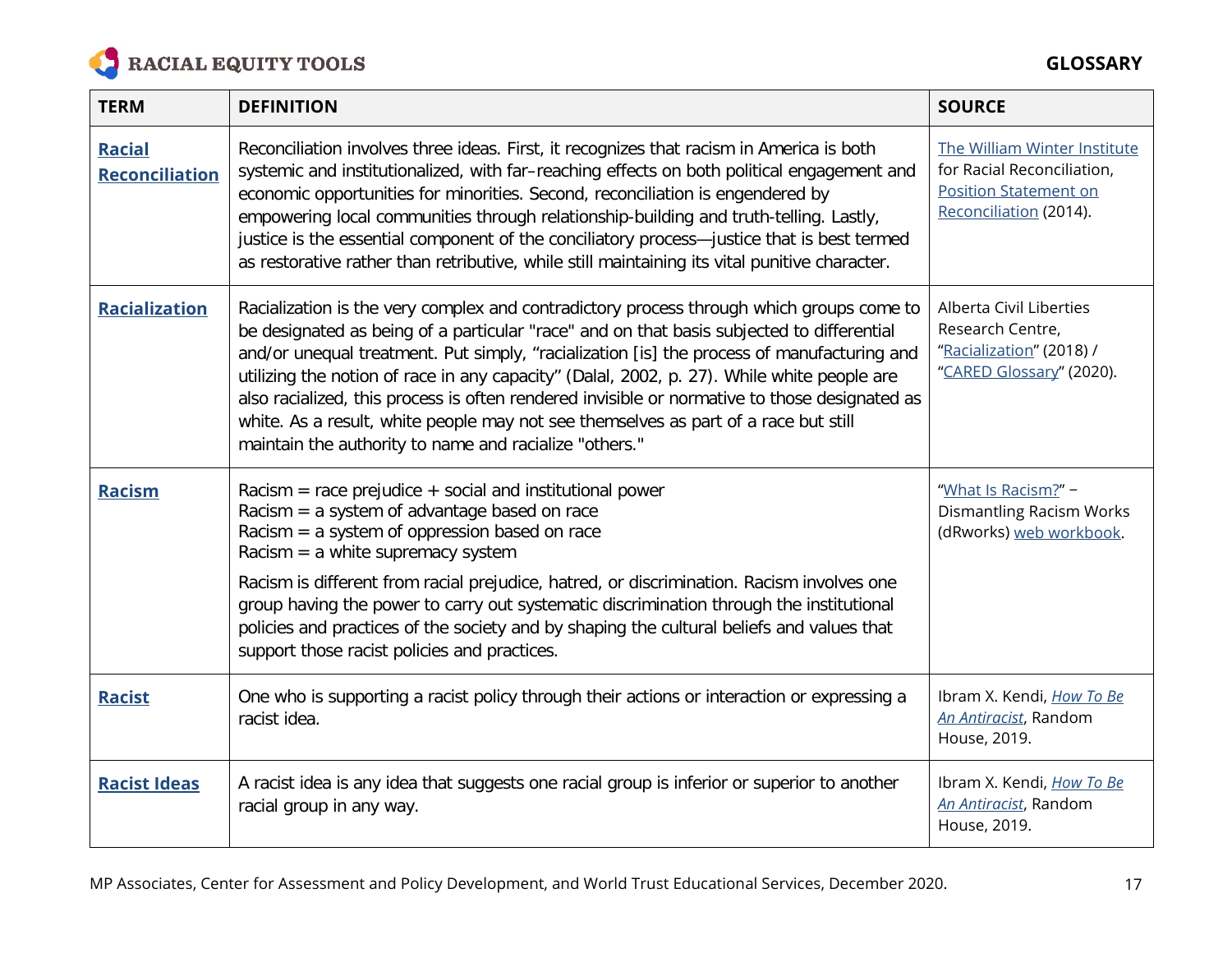

| <b>TERM</b>                          | <b>DEFINITION</b>                                                                                                                                                                                                                                                                                                                                                                                                                                                                                                                                                                                                                                       | <b>SOURCE</b>                                                                                                                       |
|--------------------------------------|---------------------------------------------------------------------------------------------------------------------------------------------------------------------------------------------------------------------------------------------------------------------------------------------------------------------------------------------------------------------------------------------------------------------------------------------------------------------------------------------------------------------------------------------------------------------------------------------------------------------------------------------------------|-------------------------------------------------------------------------------------------------------------------------------------|
| <b>Racist Policies</b>               | A racist policy is any measure that produces or sustains racial inequity between or among<br>racial groups. Policies are written and unwritten laws, rules, procedures, processes,<br>regulations, and guidelines that govern people. There is no such thing as a nonracist or<br>race-neutral policy. Every policy in every institution in every community in every nation is<br>producing or sustaining either racial inequity or equity between racial groups. Racist<br>policies are also expressed through other terms such as "structural racism" or "systemic<br>racism". Racism itself is institutional, structural, and systemic.              | Ibram X. Kendi, How To Be<br>An Antiracist, Random<br>House, 2019.                                                                  |
| <b>Reparations</b>                   | States have a legal duty to acknowledge and address widespread or systematic human<br>rights violations, in cases where the state caused the violations or did not seriously try to<br>prevent them. Reparations initiatives seek to address the harms caused by these<br>violations. They can take the form of compensating for the losses suffered, which helps<br>overcome some of the consequences of abuse. They can also be future oriented-<br>providing rehabilitation and a better life to victims-and help to change the underlying<br>causes of abuse. Reparations publicly affirm that victims are rights-holders entitled to<br>redress.   | <b>International Center for</b><br><b>Transitional Justice. See also</b><br>RacialEquityTools.org, "PLAN<br>/ Issues / Reparations" |
| <b>Restorative</b><br><b>Justice</b> | Restorative Justice is a theory of justice that emphasizes repairing the harm caused by<br>crime and conflict. It places decisions in the hands of those who have been most affected<br>by a wrongdoing, and gives equal concern to the victim, the offender, and the<br>surrounding community. Restorative responses are meant to repair harm, heal broken<br>relationships, and address the underlying reasons for the offense. Restorative Justice<br>emphasizes individual and collective accountability. Crime and conflict generate<br>opportunities to build community and increase grassroots power when restorative<br>practices are employed. | The Movement for Black<br>Lives (M4BL), "Glossary."                                                                                 |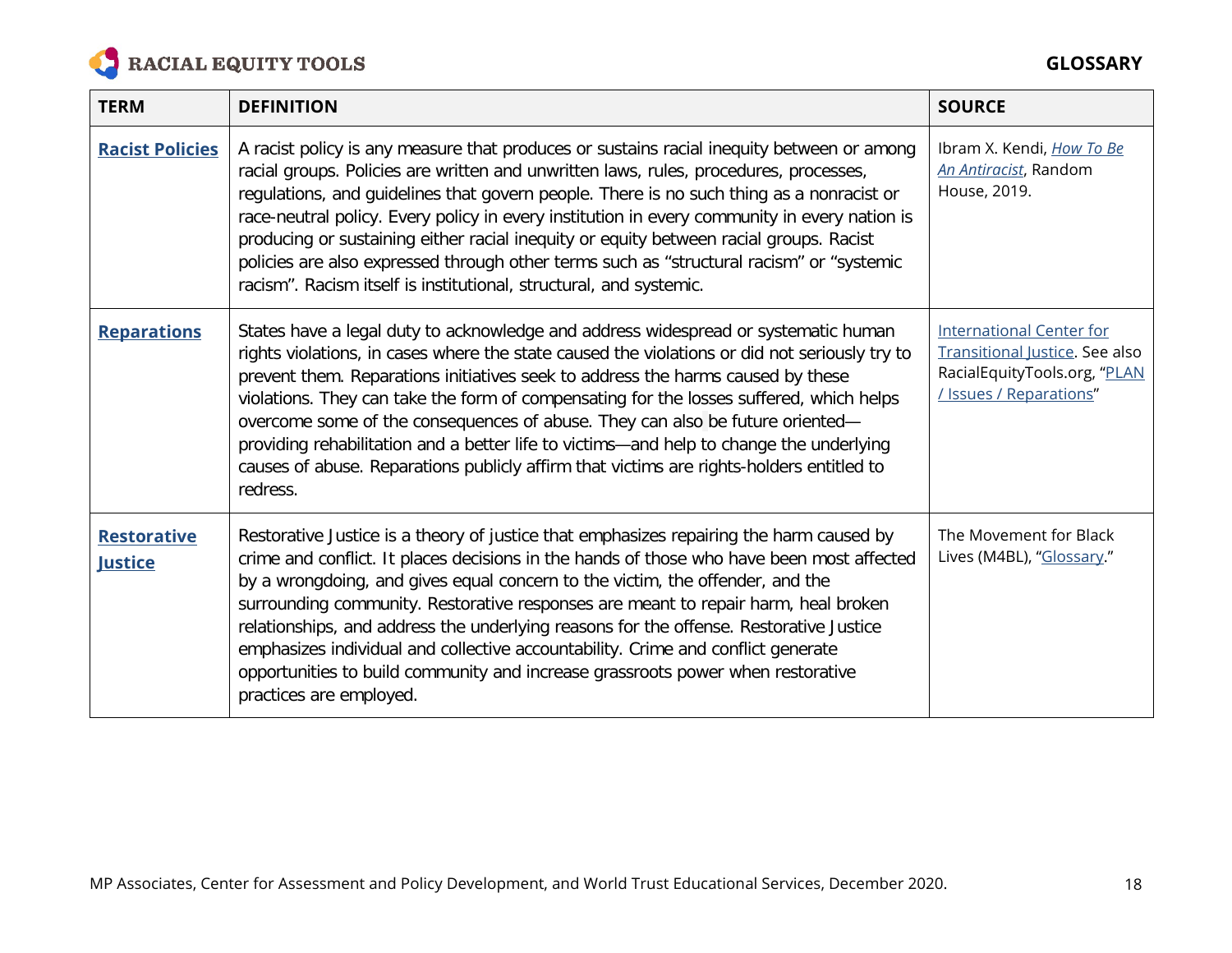

| <b>TERM</b>                               | <b>DEFINITION</b>                                                                                                                                                                                                                                                                                                                                                                                                                                                                                                                                                                                                                                                                                                                                                                                                                    | <b>SOURCE</b>                                                                                                                                                                                    |
|-------------------------------------------|--------------------------------------------------------------------------------------------------------------------------------------------------------------------------------------------------------------------------------------------------------------------------------------------------------------------------------------------------------------------------------------------------------------------------------------------------------------------------------------------------------------------------------------------------------------------------------------------------------------------------------------------------------------------------------------------------------------------------------------------------------------------------------------------------------------------------------------|--------------------------------------------------------------------------------------------------------------------------------------------------------------------------------------------------|
| <b>Settler</b><br><b>Colonialism</b>      | Settler colonialism refers to colonization in which colonizing powers create permanent or<br>long-term settlement on land owned and/or occupied by other peoples, often by force.<br>This contrasts with colonialism where colonizers focus only on extracting resources back<br>to their countries of origin, for example. Settler Colonialism typically includes oppressive<br>governance, dismantling of indigenous cultural forms, and enforcement of codes of<br>superiority (such as white supremacy). Examples include white European occupations of<br>land in what is now the United States, Spain's settlements throughout Latin America, and<br>the Apartheid government established by White Europeans in South Africa.<br>Per Dina Gillio-Whitaker, "Settler Colonialism may be said to be a structure, not an historic | Dina Gilio-Whitaker, "Settler<br><b>Fragility: Why Settler</b><br>Privilege Is So Hard to Talk<br>About" (2018).                                                                                 |
|                                           | event, whose endgame is always the elimination of the Natives in order to acquire their<br>land, which it does in countless seen and unseen ways. These techniques are woven<br>throughout the US's national discourse at all levels of society. Manifest Destiny-that is,<br>the US's divinely sanctioned inevitability-is like a computer program always operating<br>unnoticeably in the background. In this program, genocide and land dispossession are<br>continually both justified and denied."                                                                                                                                                                                                                                                                                                                              |                                                                                                                                                                                                  |
| <b>Structural</b><br><b>Racialization</b> | Structural racialization connotes the dynamic process that creates cumulative and durable<br>inequalities based on race. Interactions between individuals are shaped by and reflect<br>underlying and often hidden structures that shape biases and create disparate outcomes<br>even in the absence of racist actors or racist intentions. The presence of structural<br>racialization is evidenced by consistent differences in outcomes in education attainment,<br>family wealth, and even life span.                                                                                                                                                                                                                                                                                                                            | <b>Systems Thinking and Race:</b><br>Workshop Summary by john<br>a. powell, Connie Cagam-<br>pang Heller, and Fayza<br>Bundalli (The California<br>Endowment, 2011).                             |
| <b>Structural</b><br><b>Racism</b>        | 1. The normalization and legitimization of an array of dynamics - historical, cultural,<br>institutional, and interpersonal - that routinely advantage Whites while producing<br>cumulative and chronic adverse outcomes for people of color. Structural racism<br>encompasses the entire system of White domination, diffused and infused in all aspects<br>of society including its history, culture, politics, economics, and entire social fabric.<br>Structural racism is more difficult to locate in a particular institution because it involves<br>the reinforcing effects of multiple institutions and cultural norms, past and present,                                                                                                                                                                                    | 1. Chronic Disparity: Strong<br>and Pervasive Evidence of<br>Racial Inequalities by Keith<br>Lawrence, Aspen Institute<br>on Community Change,<br>and Terry Keleher,<br>Applied Research Center, |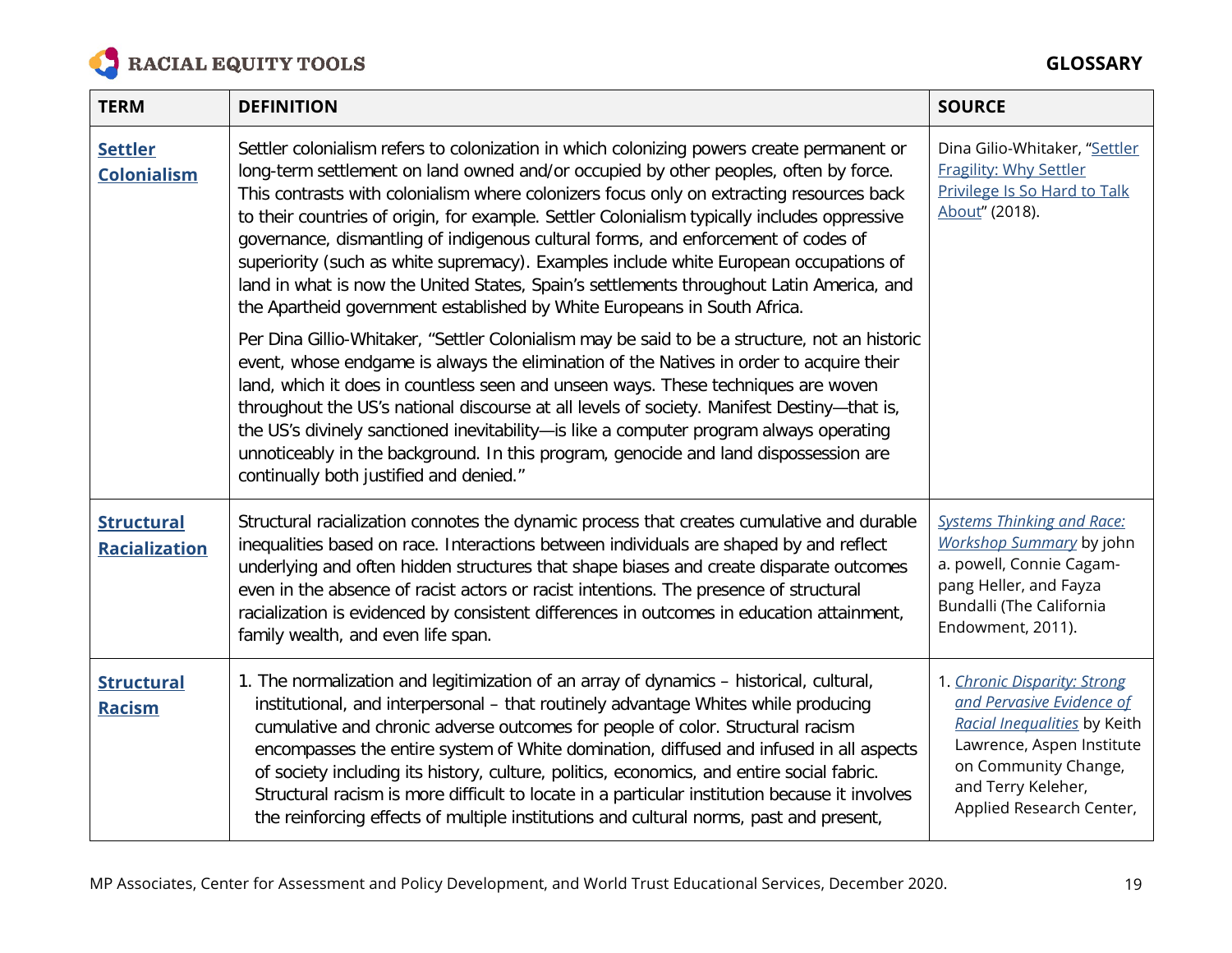

| <b>TERM</b>                            | <b>DEFINITION</b>                                                                                                                                                                                                                                                                                                                                                                                                                                                                                                                                                                                                                                                                                                                                                            | <b>SOURCE</b>                                                                                                                                                                                                                                                           |
|----------------------------------------|------------------------------------------------------------------------------------------------------------------------------------------------------------------------------------------------------------------------------------------------------------------------------------------------------------------------------------------------------------------------------------------------------------------------------------------------------------------------------------------------------------------------------------------------------------------------------------------------------------------------------------------------------------------------------------------------------------------------------------------------------------------------------|-------------------------------------------------------------------------------------------------------------------------------------------------------------------------------------------------------------------------------------------------------------------------|
|                                        | continually reproducing old and producing new forms of racism. Structural racism is the<br>most profound and pervasive form of racism - all other forms of racism emerge from<br>structural racism.<br>2. For example, we can see structural racism in the many institutional, cultural, and<br>structural factors that contribute to lower life expectancy for African American and<br>Native American men, compared to white men. These include higher exposure to<br>environmental toxins, dangerous jobs and unhealthy housing stock, higher exposure to<br>and more lethal consequences for reacting to violence, stress, and racism, lower rates<br>of health care coverage, access, and quality of care, and systematic refusal by the<br>nation to fix these things. | for the Race and Public<br>Policy Conference (2004).<br>2. Flipping the Script: White<br><b>Privilege and Community</b><br><b>Building by Maggie</b><br>Potapchuk, Sally<br>Leiderman, Donna Bivens,<br>and Barbara Major (2005).                                       |
| <b>Targeted</b><br><b>Universalism</b> | Targeted universalism means setting universal goals pursued by targeted processes to<br>achieve those goals. Within a targeted universalism framework, universal goals are<br>established for all groups concerned. The strategies developed to achieve those goals are<br>targeted, based upon how different groups are situated within structures, culture, and<br>across geographies to obtain the universal goal. Targeted universalism is goal oriented,<br>and the processes are directed in service of the explicit, universal goal.                                                                                                                                                                                                                                  | <b>Targeted Universalism: Policy</b><br>& Practice - A Primer by john<br>a. powell, Stephen<br>Menendian, and Wendy Ake<br>(Haas Institute for a Fair and<br>Inclusive Society, 2019). See<br>also RacialEquityTools.org,<br>"FUNDAMENTALS / Core<br>Concepts / Theory" |
| <b>White</b><br><b>Fragility</b>       | A state in which even a minimum amount of racial stress becomes intolerable [for white<br>people], triggering a range of defensive moves. These moves include the outward display<br>of emotions such as anger, fear, and guilt, and behaviors such as argumentation, silence,<br>and leaving the stress-inducing situation. These behaviors, in turn, function to reinstate<br>white racial equilibrium.                                                                                                                                                                                                                                                                                                                                                                    | Robin DiAngelo, "White<br>Fragility" (International<br>Journal of Critical Pedagogy,<br>2011).                                                                                                                                                                          |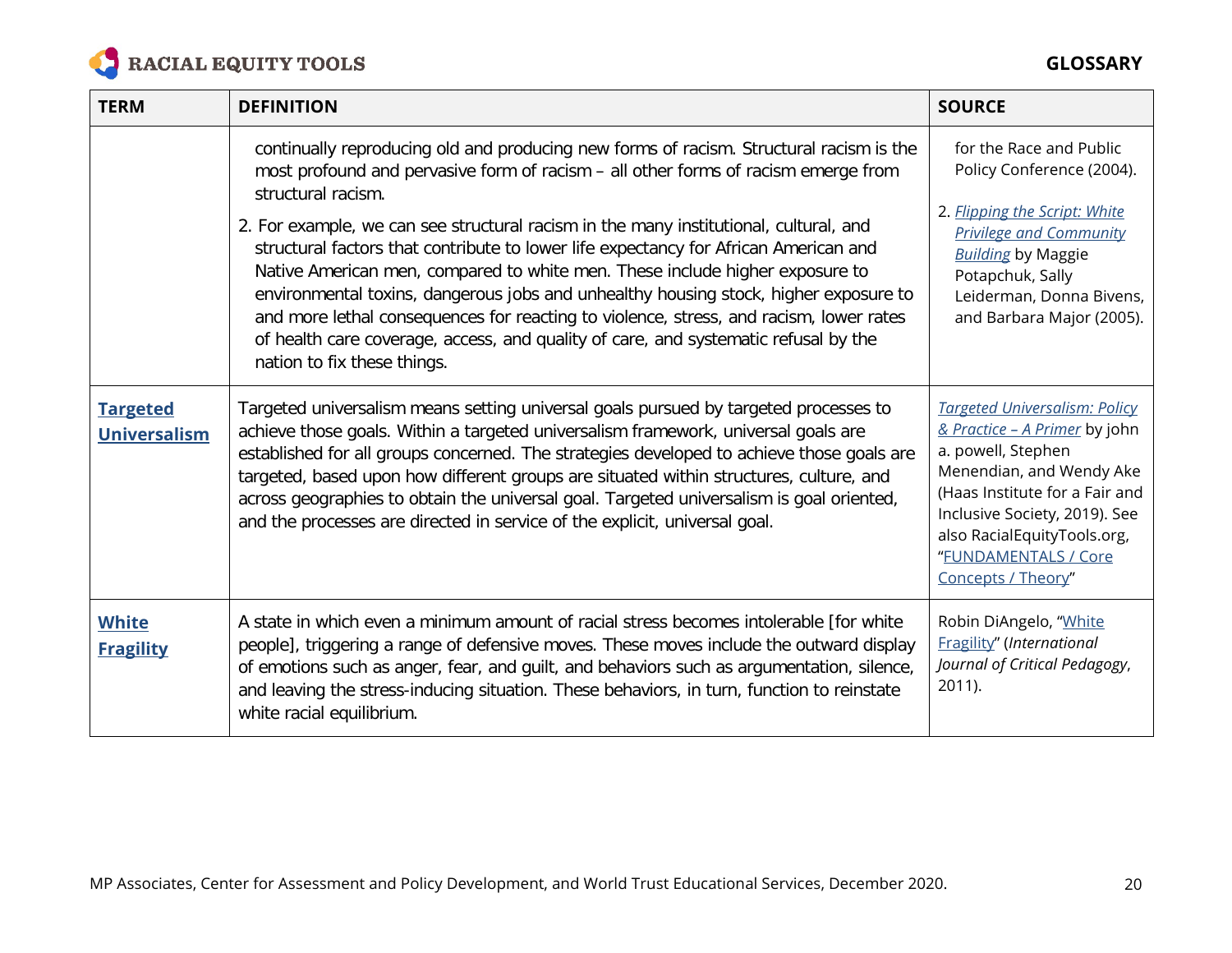

## **GLOSSARY**

| <b>TERM</b>                      | <b>DEFINITION</b>                                                                                                                                                                                                                                                                                                                                                                                                                                                                                                                                                                                                                              | <b>SOURCE</b>                                                                                                      |
|----------------------------------|------------------------------------------------------------------------------------------------------------------------------------------------------------------------------------------------------------------------------------------------------------------------------------------------------------------------------------------------------------------------------------------------------------------------------------------------------------------------------------------------------------------------------------------------------------------------------------------------------------------------------------------------|--------------------------------------------------------------------------------------------------------------------|
| <b>White</b><br><b>Privilege</b> | 1. Refers to the unquestioned and unearned set of advantages, entitlements, benefits and<br>choices bestowed on people solely because they are white. Generally white people who<br>experience such privilege do so without being conscious of it.                                                                                                                                                                                                                                                                                                                                                                                             | 1. Peggy McIntosh, "White<br><b>Privilege and Male</b><br>Privilege: A Personal<br><b>Account of Coming to See</b> |
|                                  | 2. Structural White Privilege: A system of white domination that creates and maintains belief<br>systems that make current racial advantages and disadvantages seem normal. The system<br>includes powerful incentives for maintaining white privilege and its consequences, and<br>powerful negative consequences for trying to interrupt white privilege or reduce its<br>consequences in meaningful ways. The system includes internal and external                                                                                                                                                                                         | Correspondences<br>Through Work in Women<br>Studies" (1988).<br>2. Transforming White                              |
|                                  | manifestations at the individual, interpersonal, cultural and institutional levels.                                                                                                                                                                                                                                                                                                                                                                                                                                                                                                                                                            | Privilege: A 21st Century                                                                                          |
|                                  | The accumulated and interrelated advantages and disadvantages of white privilege that are<br>reflected in racial/ethnic inequities in life-expectancy and other health outcomes, income<br>and wealth and other outcomes, in part through different access to opportunities and<br>resources. These differences are maintained in part by denying that these advantages and<br>disadvantages exist at the structural, institutional, cultural, interpersonal and individual<br>levels and by refusing to redress them or eliminate the systems, policies, practices, cultural<br>norms and other behaviors and assumptions that maintain them. | Leadership Capacity,<br>CAPD, MP Associates,<br>World Trust Educational<br>Services (2012).                        |
|                                  | Interpersonal White Privilege: Behavior between people that consciously or unconsciously<br>reflects white superiority or entitlement.                                                                                                                                                                                                                                                                                                                                                                                                                                                                                                         |                                                                                                                    |
|                                  | Cultural White Privilege: A set of dominant cultural assumptions about what is good,<br>normal or appropriate that reflects Western European white world views and dismisses or<br>demonizes other world views.                                                                                                                                                                                                                                                                                                                                                                                                                                |                                                                                                                    |
|                                  | Institutional White Privilege: Policies, practices and behaviors of institutions -- such as<br>schools, banks, non-profits or the Supreme Court -- that have the effect of maintaining or<br>increasing accumulated advantages for those groups currently defined as white, and<br>maintaining or increasing disadvantages for those racial or ethnic groups not defined as<br>white. The ability of institutions to survive and thrive even when their policies, practices<br>and behaviors maintain, expand or fail to redress accumulated disadvantages and/or<br>inequitable outcomes for people of color.                                 |                                                                                                                    |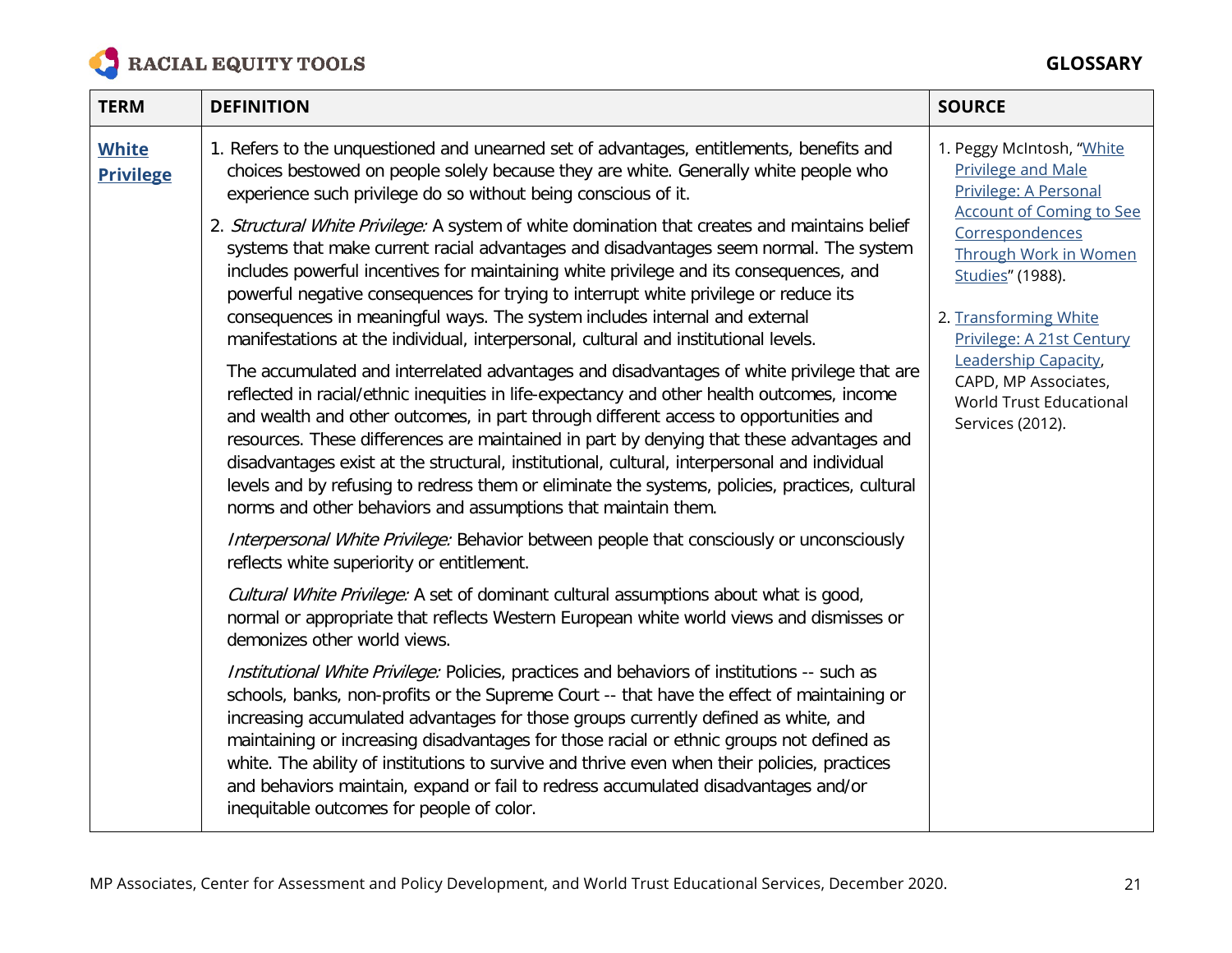

| <b>TERM</b>                                        | <b>DEFINITION</b>                                                                                                                                                                                                                                                                                                                                                                                                                                                                                                                                                                                                                                                                                                                                                                                                                                                                                                                                                                                                                                                                                                                                                                                                      | <b>SOURCE</b>                                                                                                                                                                                                              |
|----------------------------------------------------|------------------------------------------------------------------------------------------------------------------------------------------------------------------------------------------------------------------------------------------------------------------------------------------------------------------------------------------------------------------------------------------------------------------------------------------------------------------------------------------------------------------------------------------------------------------------------------------------------------------------------------------------------------------------------------------------------------------------------------------------------------------------------------------------------------------------------------------------------------------------------------------------------------------------------------------------------------------------------------------------------------------------------------------------------------------------------------------------------------------------------------------------------------------------------------------------------------------------|----------------------------------------------------------------------------------------------------------------------------------------------------------------------------------------------------------------------------|
| <b>White</b><br><b>Supremacy</b>                   | 1. White supremacy is a historically based, institutionally perpetuated system of exploitation<br>and oppression of continents, nations, and peoples of color by white peoples and nations<br>of the European continent for the purpose of maintaining and defending a system of<br>wealth, power, and privilege.                                                                                                                                                                                                                                                                                                                                                                                                                                                                                                                                                                                                                                                                                                                                                                                                                                                                                                      | 1. Sharon Martinas and the<br><b>Challenging White</b><br><b>Supremacy Workshop,</b><br>4th revision (1995).                                                                                                               |
|                                                    | 2. The idea (ideology) that white people and the ideas, thoughts, beliefs, and actions of<br>white people are superior to People of Color and their ideas, thoughts, beliefs, and<br>actions. While most people associate white supremacy with extremist groups like the Ku<br>Klux Klan and the neo-Nazis, white supremacy is ever present in our institutional and<br>cultural assumptions that assign value, morality, goodness, and humanity to the white<br>group while casting people and communities of color as worthless (worth less), immoral,<br>bad, and inhuman and "undeserving." Drawing from critical race theory, the term "white<br>supremacy" also refers to a political or socio-economic system where white people enjoy<br>structural advantage and rights that other racial and ethnic groups do not, both at a<br>collective and an individual level.                                                                                                                                                                                                                                                                                                                                          | 2. "What Is Racism?" -<br>Dismantling Racism<br>Works (dRworks) web<br>workbook.                                                                                                                                           |
| <b>White</b><br><b>Supremacy</b><br><b>Culture</b> | 1. White Supremacy Culture refers to the dominant, unquestioned standards of behavior and<br>ways of functioning embodied by the vast majority of institutions in the United States.<br>These standards may be seen as mainstream, dominant cultural practices; they have<br>evolved from the United States' history of white supremacy. Because it is so normalized it<br>can be hard to see, which only adds to its powerful hold. In many ways, it is<br>indistinguishable from what we might call U.S. culture or norms - a focus on individuals<br>over groups, for example, or an emphasis on the written word as a form of professional<br>communication. But it operates in even more subtle ways, by actually defining what<br>"normal" is - and likewise, what "professional," "effective," or even "good" is. In turn,<br>white culture also defines what is not good, "at risk," or "unsustainable." White culture<br>values some ways of thinking, behaving, deciding, and knowing - ways that are more<br>familiar and come more naturally to those from a white, western tradition - while<br>devaluing or rendering invisible other ways. And it does this without ever having to<br>explicitly say so | 1. Gita Gulati-Partee and<br>Maggie Potapchuk,<br>"Paying Attention to White<br><b>Culture and Privilege: A</b><br><b>Missing Link to Advancing</b><br>Racial Equity" (The<br>Foundation Review vol. 6:<br>issue 1, 2014). |